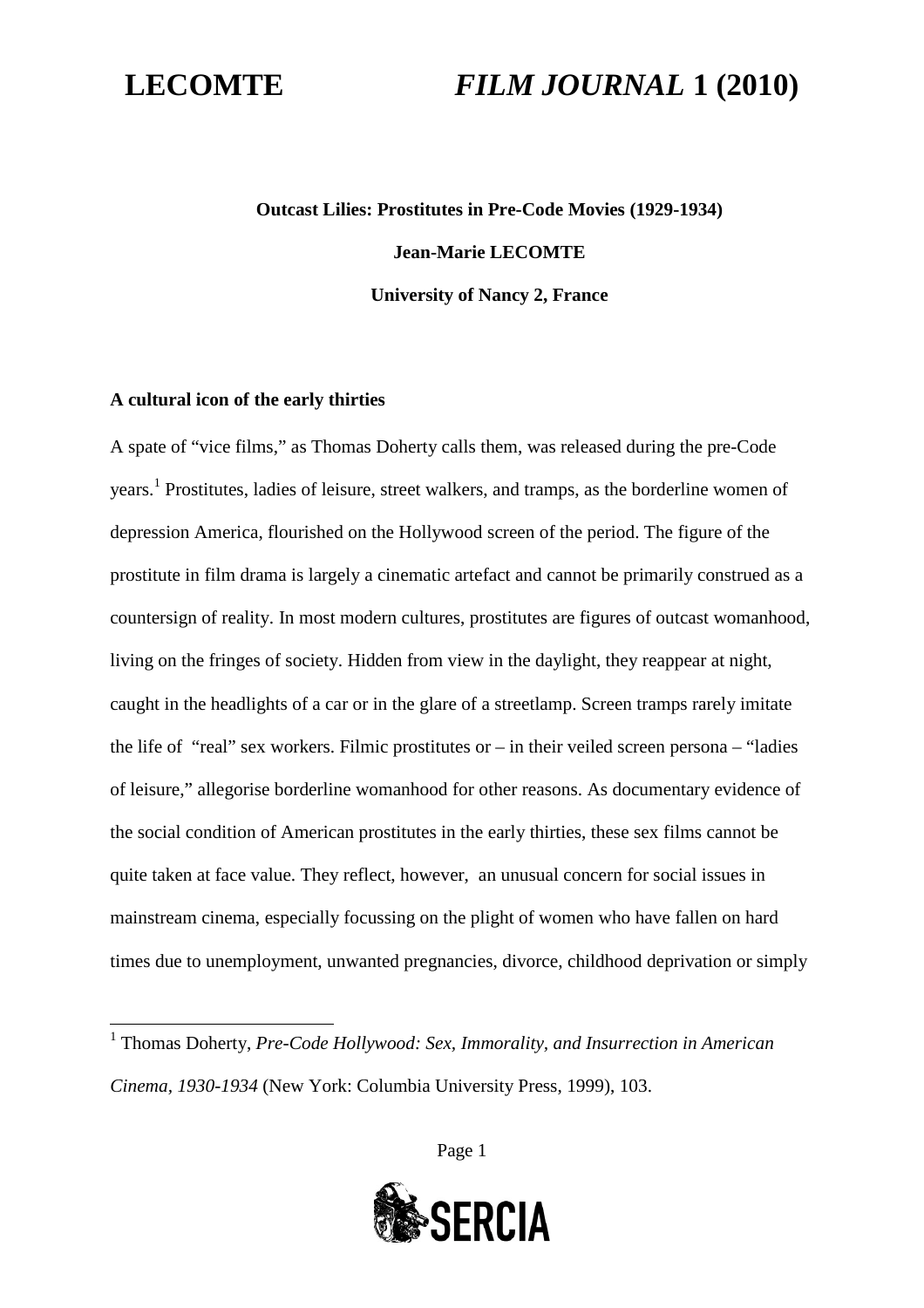because they have been "born on the wrong side of the track," as Lilian Lil (Jean Harlow) put it in *Red-Headed Woman*. As visual and concrete objects, they do not give shape to new concepts of womanhood but they accent, or make visible, hidden aspects of the American female that have suddenly become more relevant in the culture of Depression America. Therefore, they reveal immanent traits in the anthropology of the American woman. As cinematic artefacts, they are wedged between the "new woman" of silent cinema and the "femme fatale" to come, but as they come hard upon the heels of the new talking cinema, their verbal attributes are a major component in their construction.

Two major books have dealt at length with the representation of the fallen woman in  $film<sup>2</sup>$  $film<sup>2</sup>$  $film<sup>2</sup>$ . Lea Jacobs investigates the political and artistic forces controlling and shaping a social taboo whereas Russell Campbell offers a taxonomy of sinning woman types realized by a set of meta-narratives at work in cinema. The approach here is somewhat different and strives to remain within a "figural" theory: it holds that pre-code prostitutes are audio-visual tropes converting an idea into cinematic images. This idea is difficult to delineate precisely and can only be groped at, for it is often remote from its concrete filmic phenomena and the stories that enact them. Abstracting a concept from a set of concrete proposals is a perilous task, especially when it breaks free from clear-cut or discrete categories, be they social, moral or logical (married/single; good/evil; black/white; for example). The pre-Code prostitute seems to enshrine an elusive entity both sexual and a-sexual, both fearsome and attractive, such as that dimly conceived by the minds of primitive people when they contemplated the moon.

<span id="page-1-0"></span><sup>2</sup> Russell Campbell, *Marked Women: Prostitutes and Prostitution in the Cinema* (Madison: University of Wisconsin Press, 2006); Lea Jacobs, *The Wages of Sin: Censorship and the Fallen Woman Film*, 1928-1942 (Berkeley: University of California Press, 1997).

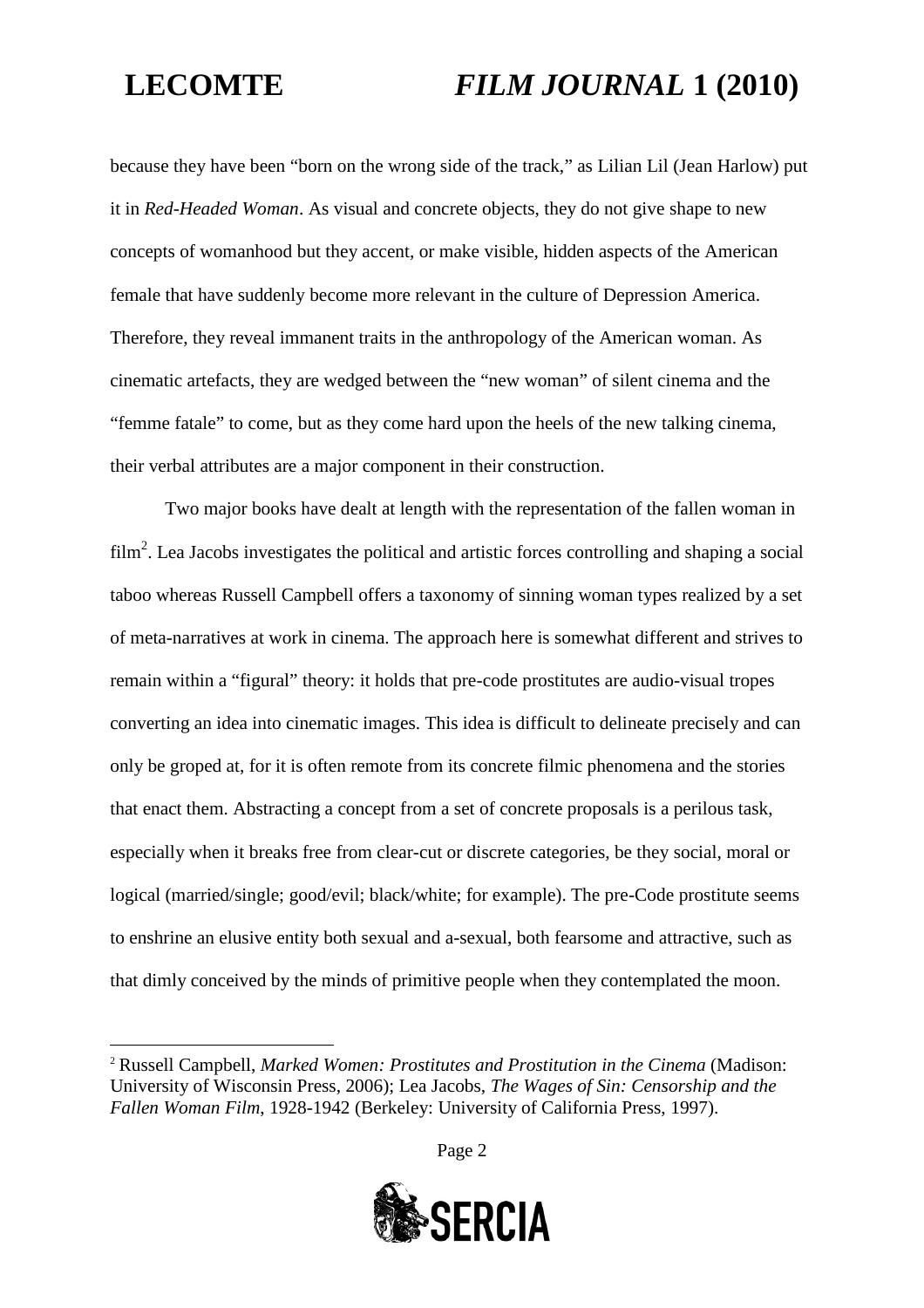It would be wrong to push the prostitute mystique too far in an anthropological or feminist direction. First, the concept at work in these movies need no be necessarily gendered, second it is obviously related to the context of Depression America in a distorted, nondocumentary way. The pre-Code fallen woman seems to be as much a male as a female creation. The male slant or perspective often associated with pre-Code Hollywood filmmaking has no clear validity as a film remains an impersonal mode of communication, lacking an overt narrative, perceptual or ideological locus or voice. There are covert filmmaking instances breaking into the diegetic aspects of cinema, but these only add an extraneous commentary layer to the overall poetics and rhetoric of a film and cannot be subsumed to a male perspective. The iconic mutability of the cinematic harlot points to a multitude of concrete manifestations meant to mystify viewers and elude definition, far from the univocal male concept of the available woman and subservient womanhood. Furthermore, these stories are contextualized and staged against a backdrop of economic hardship. The ghost of America in crisis hovers over the metamorphoses of these ladies of leisure, who, all through their picaresque adventures, transcend the grim condition of struggling womanhood in the early thirties. In this respect, pre-Code prostitutes do not live in a world of Oz; they are culture-bound myths that defy or invert the "real" world by confronting it head-on, with a realistic, unglamorous style.

For all they stand for as visual entities, they remain abstractions, indistinct ideas of sex, anti-sex and a-sexuality rolled into one concept that projects its flickering shadows. As they are produced by Hollywood in times of economic hardship and social despair, they play a far greater role as popular allegories than their poor screen lives may indicate. These

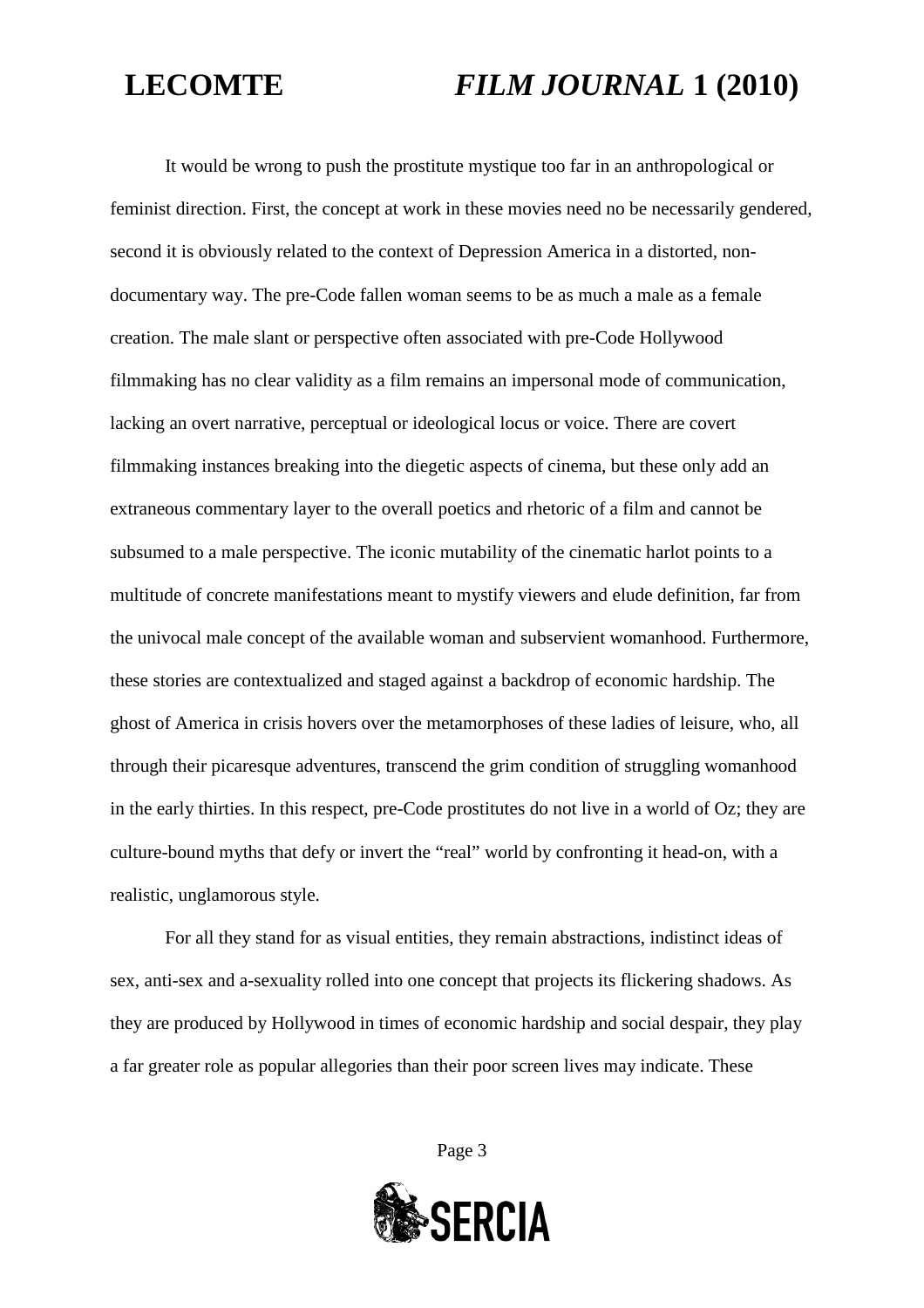Amazons fighting against all odds may just serve as a metaphor for America at war against Depression. They are not what they may seem.

### **A New Deal in sexual politics**

Myra (Mae Clarke), streetwalking on Waterloo Bridge, Blonde Venus (Marlene Dietrich) on the game for a meal ticket, or Midnight Mary (Loretta Young), teenage hooker soliciting gentlemen in their cars, may be cultural icons of fallen women, reduced to selling their bodies to survive. But this is only a rite of passage, not a constant pattern. Most soon settle into the category of the hard-boiled women of the thirties, no longer driven by bread and butter issues, but out to revenge themselves. They become tinsel women, gangsters' molls or call-girls, sleeping their way into luxury. A few others, like Baby Face (Barbara Stanwyck) or the Red-Headed Woman (Jean Harlow) make cynical use of their bodies to get to the top of the greasy pole, wrecking the lives of naïve lovers who are not rich enough or old enough to be suitable sugar daddies. Pre-Code Hollywood prostitutes represent figures of exclusion or outcast womanhood, not because they are socially marked as poverty-stricken females who have to make ends meet or scarlet sinners who waylay married men: pre-code *filles de joie[3](#page-3-0)* are put beyond the social pale because they stand for elusive, dangerously free females that have to be tamed and socialised. They project a new idea of American womanhood. After the vamp or the flapper of the silver screen, fancy-free women with little social or political consciousness, the pre-Code harlot rises against the lingering Hester Prynne guilt and redefines on-screen womanhood. Pre-Code movies try to reshape the faces of sinning eves to metamorphose them



<span id="page-3-0"></span><sup>3</sup> The Saigon brothel-inmate, Vantine (Jean Harlow) in *Red Dust* (1932) jokingly says to Dennis Carson (Clark Gable) that she is a "girl of joy."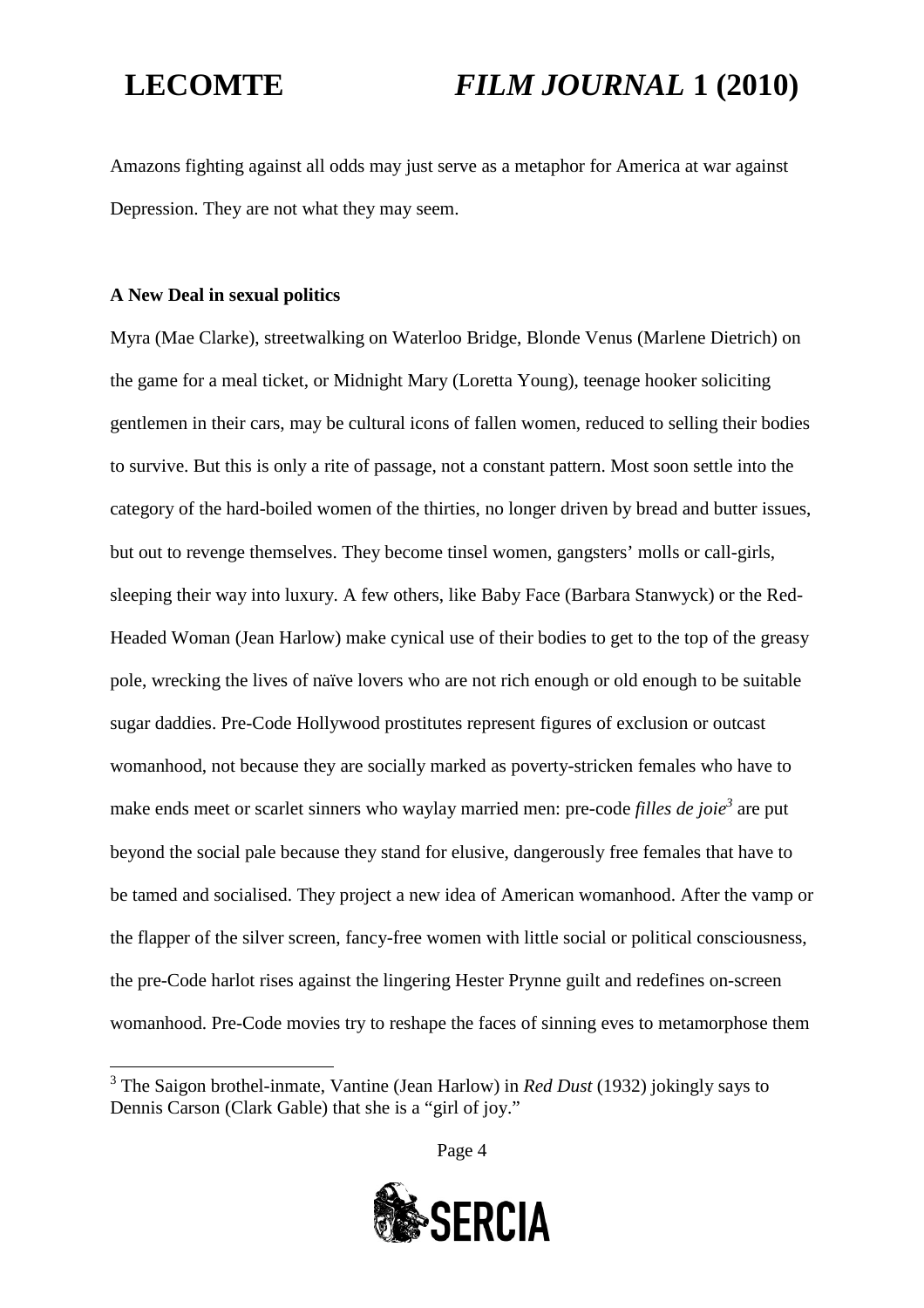into covert avengers, amazons disguised as harlots, "using men" rather than being used by them, as Lily Powers (Barbara Stanwyck) sees as the new deal in the gender war.

The Hollywood imagination of the early thirties clearly visualizes prostitutes as wronged women, at first forced into selling their bodies, then gradually becoming aware of the power they can wield in a weak, corrupt, or simply inept male society. As a rule, they are seen as either victimized female Americans or, more often than not, foreign women corrupted by American males. The loss of their innocence is unlikely to drive them into guilt-ridden despair. On the contrary, it seems to open up their eyes to new vistas in sexdom. In 1930, *Madame Satan* (Kay Johnson) and *The Divorcee* (Norma Shearer) seemed to blaze a trail in the new male-female dispensation. Although they fight shy of outright prostitution, merely remaining on the safe side of philandering, they initiate hostilities in the sex war, with unusual discontent and rebellion. Gone are the days of the lover's tiffs, the illicit trysts or even the adulterous adventures of the liberated woman of the twenties. The "wine of youth"<sup>[4](#page-4-0)</sup> has been laced with vitriol and the flapper no longer fears to cross the dangerous boundary of immorality. Pre-Code female sinners prefigure the *femme fatale* of Film Noir in their cold manipulation of men's desire and in their controlled sensuality.

One distinctive feature that marks them off from both the femme fatale to come and the wanton flapper of the previous decade is the public/private divide in their on-screen life. Pre-code melodramas guide the viewer's emotions to empathize with the inner turmoil these



<span id="page-4-0"></span> $\sqrt[4]{4 \text{ A } 1924}$  movie by King Vidor, summing up the "flapper" spirit of the age.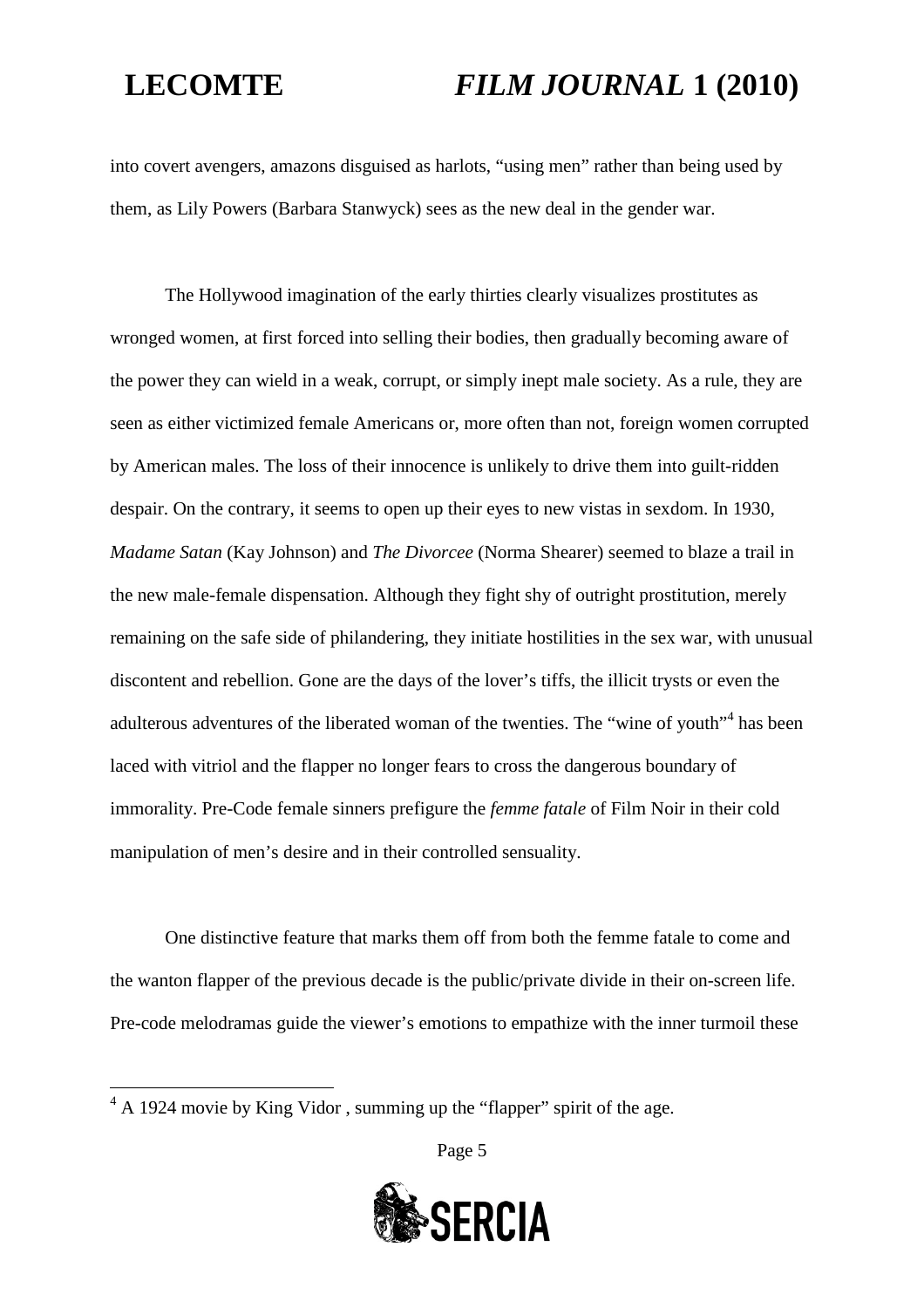women experience, for most of them are not free to love or be loved. They labour under a social weight that cannot be lifted like those "women with a past" of Victorian melodramas. The viewer is sometimes made to witness the slightest veil of disturbance which ruffles their stone-faced resolution to exploit male sex cravings. Prostitutes are single mothers, neglected wives, (wrongly) convicted felons or rape victims. For a spell on screen, they become the face of suffering womanhood, ruling cynically over "maledom." However brief their reign may last, it represents a definite step towards recasting the image of borderline womanhood in American film. Outcast lilies do not embody wanton floozies but ordinary women; they make visible the darkness of their social condition.

Although filmmakers capitalize on the visual charisma of prostitutes on screen, the latter are first and foremost verbal vehicles who use the soundtrack to air their grievances. In the twenties, no female figure could harness the power of the spoken word on film. With the sound revolution, pre-Code women such as Mae West could deliver their volley of verbal witticisms against men and they certainly did not miss the talking boat. Pre-Code female rhetoric must be regarded as the outstanding element in the representation of filmed womanhood. Prostitutes are minatory figures of discourse, possessing verbal power that put men at a disadvantage: tropes of opposition (silence, sarcasm, and flippancy) are expressed by most of the courtesans of the early thirties, but to varying degrees. Loretta Young (Midnight Mary) and Greta Garbo (Susan Lennox) often embody figures of silence; Myriam Hopkins (Temple Drake) and Jean Harlow (Vantine) are initially tropes of flippancy; Barbara Stanwyck (Baby Face), Dorothy MacKail (Gilda), Ruth Chatterton (Lily Turner) and, above all, May West (Tira) mostly express their resentment in tropes of irony. Underneath these

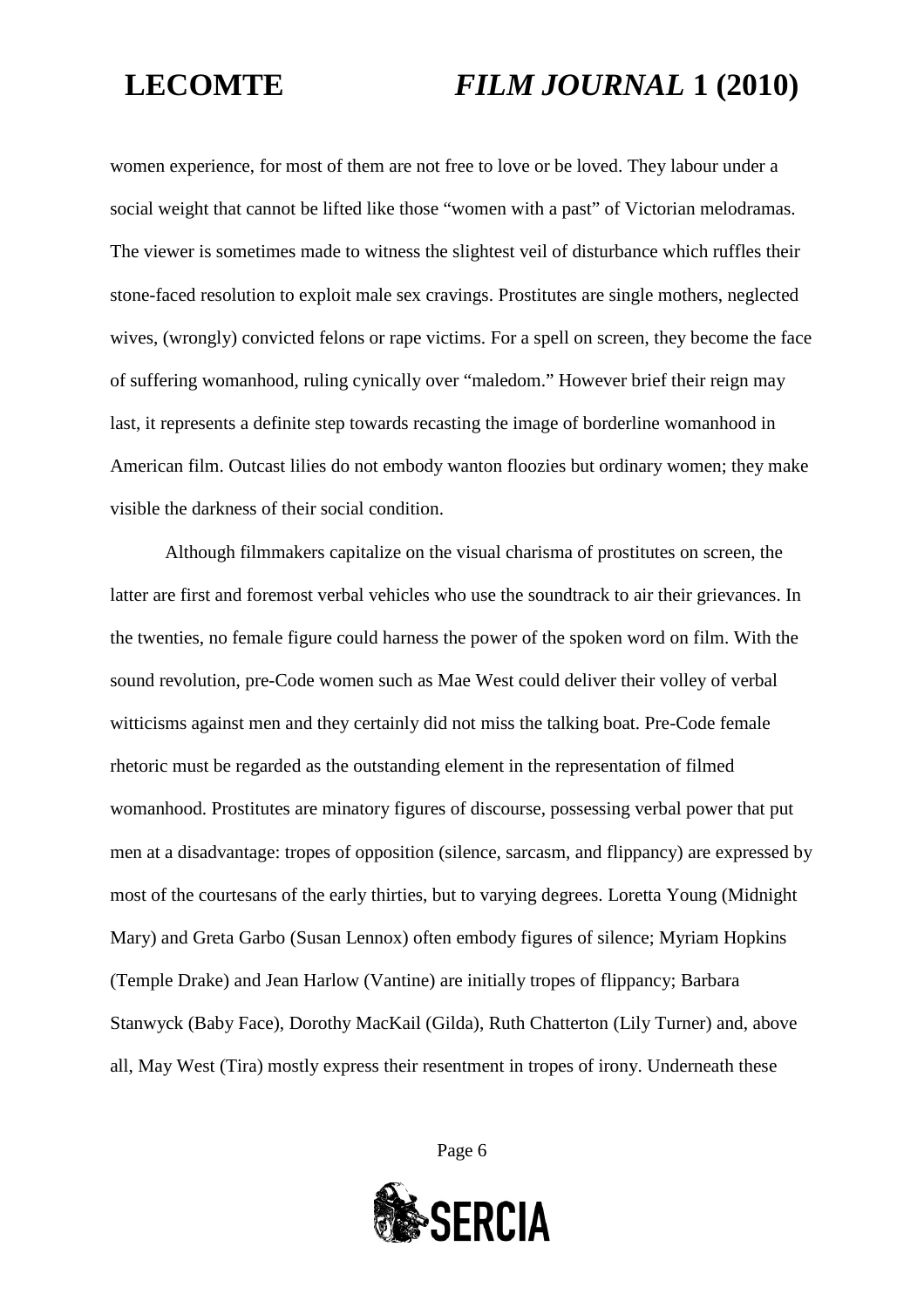verbal tropes, there lies not so much fear as anger at male physical and financial power. In verbal jousting, males are no match for female discursive artifice and they know it.

These facets of American womanhood reflect a new vision of the popular female, a people's fantastic distortion of women's resilience in the teeth of adversity. Prostitutes are portrayed as working girls. Dissatisfied wives (*Safe in Hell*, *Red Dust*), single mothers (Molly Louvain, Frisco Jenny), teenage waifs (Midnight Mary, Baby Face), foreign ingénues (Blonde Venus, Madelon Claudet) drop the "It girl" pretence of conforming to men's desires and quickly change the rules in sexual politics.

### **The wife-prostitute double bind**

William Wellman's *Safe in Hell* opens in New Orleans, with a panning shot "brushing"' down Gilda (Dorothy MacKail)'s leg as the call-girl takes a phone call for a date with a client. "Ok, I'll go right into my dance," she says, in a blasé sort of tone. Wellman obviously sets a trap for the viewer. Gilda is shot as a wicked sister, smoking and reclining in an open négligé. Yet, wicked she is not (or not quite); she just "made [her] living they only way [she] could," after she believed Carl (Donald Cook), her all-American fiancé, had forgotten her. A victim of circumstances, she is driven to an island where she, the "only white woman," must fend off the advances of a group of lecherous renegades who sorely try her faithfulness. Carl, tempting the devil, has sailed away (yet again), after marrying her in a hurry and leaving her in a steamy hotel room. Wellman's treatment of the fallen woman theme is a case in point, for it demonstrates the Hollywoodian ambiguity towards feminine sexuality. Gilda is both wife and whore. Pre-Code Hollywood plays upon the essential sexual power of women (their sexual

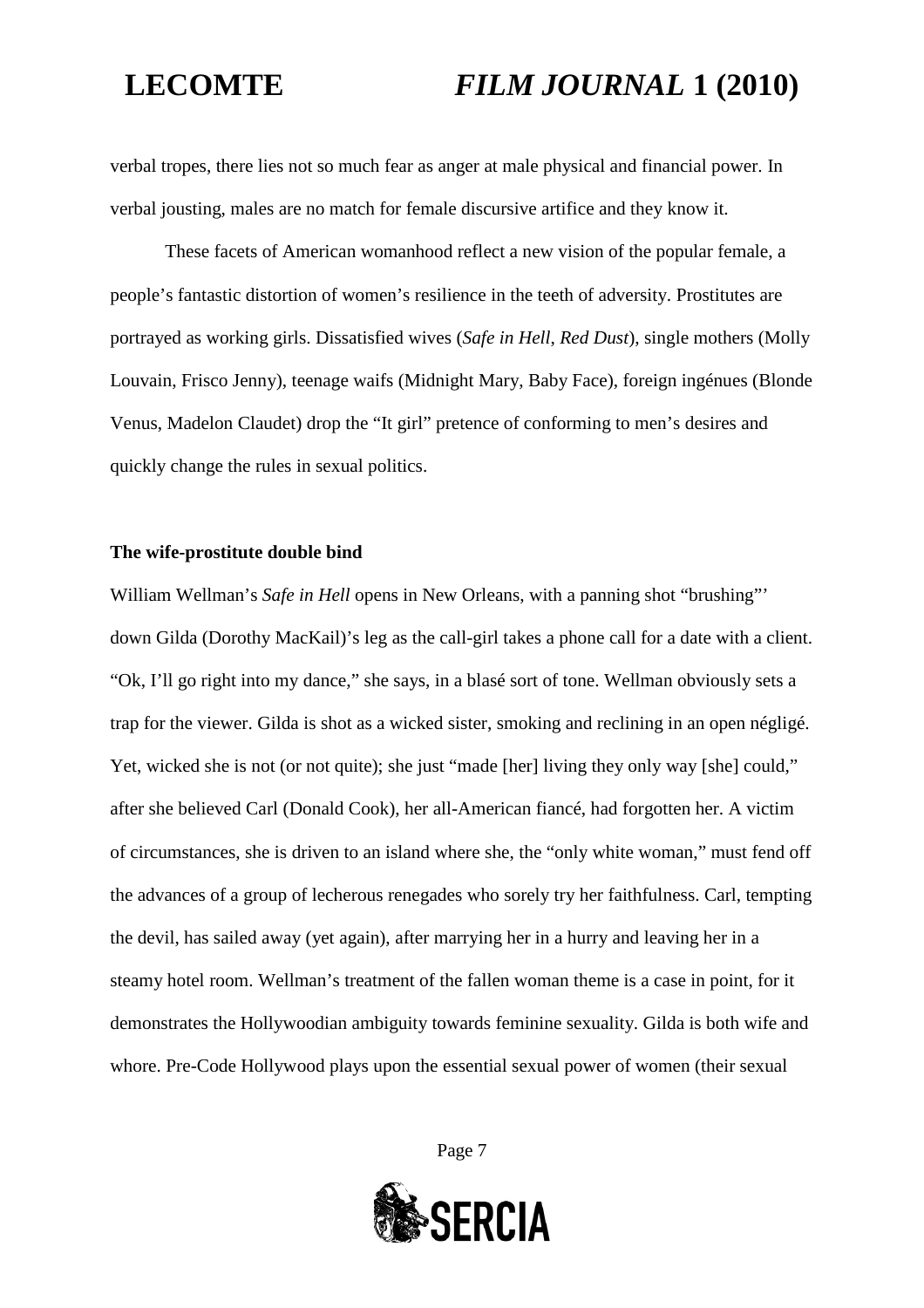nature) and their existential abstemiousness (their sexual culture). Left to her own devices, on a primeval island where nature holds sway, she forgets her culture-bound restraint (and her bland husband who weighed anchor just hours before their honeymoon) and revels with the local riff-raff. There is an extraordinary scene – the typical Wellman touch – where she lights up a cigarette with several matches held in rapid turn by men's hands close to her face, demanding more wine, more cigarettes, more noise: an act of freedom and defiance, dreamlike and transitory like a Swedish match. But a strange determinism is at work in most "fallen woman" pictures. Once a female character has shown that a woman's sexuality can be equal to a man's, in terms of desire and fulfilment, a tragic course is set, as if cinema cannot bear the dark truth it has helped to make visible. Gilda kills the crook who has come back to haunt her and is hanged for murder by the island judge (who lusts after her). Gilda is a visual semantic unit made up of contraries: she is both raw feminine desire and its denial. No wonder she dies in the end as contraries annul each other.

Marriage is the enemy of love and desire. In *Madame Satan*, the wife has to turn into a scantily-dressed female Lucifer, during an evening of saturnalia up in a Zeppelin, to resuscitate her husband's desire. She offers herself up for auction to the highest bidder and the husband wins the bid. The message is clear: the husband can only be aroused by the prostitute in his wife. In pre-Code Hollywood, uxorious love and sexual love do not keep good company, unless, as is the case in *Madame Satan*, the wife conjures up her lustful self to bewitch her philandering husband during a fancy dress ball. The trick works … as long as she is wearing the mask of the devil. Another "portrait of the wife as a whore" is deftly shot by

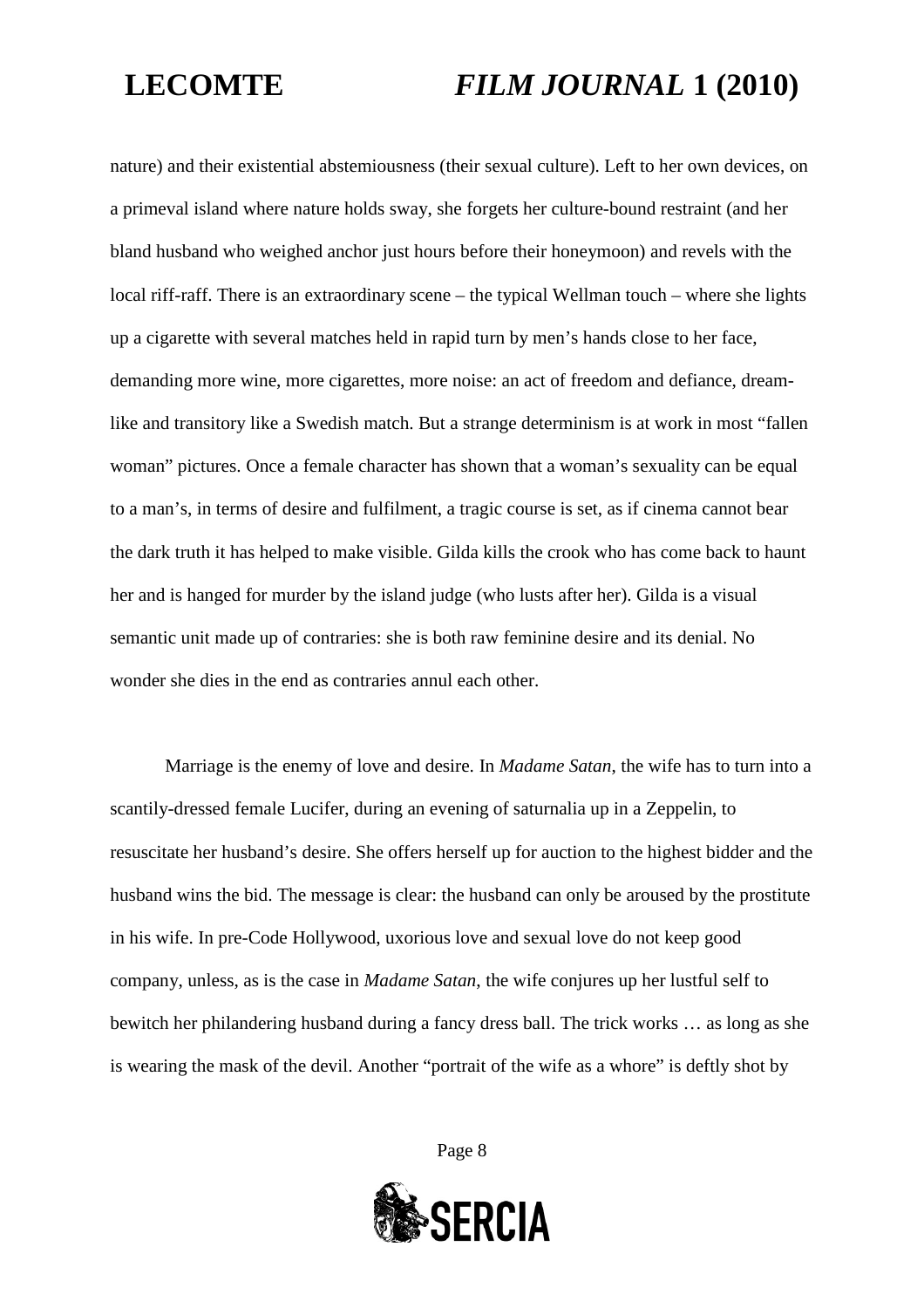Victor Fleming in *Red Dust*, in which Vantine, a brothel prostitute (Jean Harlow) and Mrs Barbara Willis (Mary Astor), the seemingly prude wife of a text-book engineer (Gene Raymond), vie for the love of Dennis Carson (Clark Gable), a solitary rubber plantation owner. Only cinema can illustrate the wife-whore double bind with such economy. The fasttalking blond prostitute stands in sharp visual contrast to the silent dark-haired wife. But *qua* women, they are interchangeable: Vantine wishes to settle down as a wife and Barbara's sensuality goes haywire in Gable's manly tropics. In a King-Kong scene, Barbara (aka Bab) is caught in a tropical storm; Dennis grabs her, dripping wet, and takes her to the safety of a bedroom where they embrace. Rivals though they may be, Vantine and Bab are sister souls: they share their emotions in intimate conversations. Barbara thinks that her adulterous affair is born out of the excitement of the moment. In the case of Vantine, her inner voice warns her: "watch out for the next moment, honey, it's longer than the first." A strange paradox comes to light: Vantine, the Saïgon "glad girl," the prostitute, stands for an absence of feminine desire, a particular kind of cold and unresponsive sexuality, while the prim and proper wife, once set loose in the primeval jungle, exudes steamy sensuality. Vantine will only recover her sexuality in the guise of a would-be wife for Dennis. In the Hollywood scheme of things, neither wife nor prostitute is truly desirable, only the double bind wife-whore is.

The most obvious avatar of the double bind, and by far the most frequent, is exemplified by the prostitute who is wooed for a wife by an honest, all-American boy – a doughboy, a model employee, a rising engineer or, surprisingly, a lawyer – in other words, a member of the law-abiding middle class in love (or in lust) with poor sinning ladies. Myra

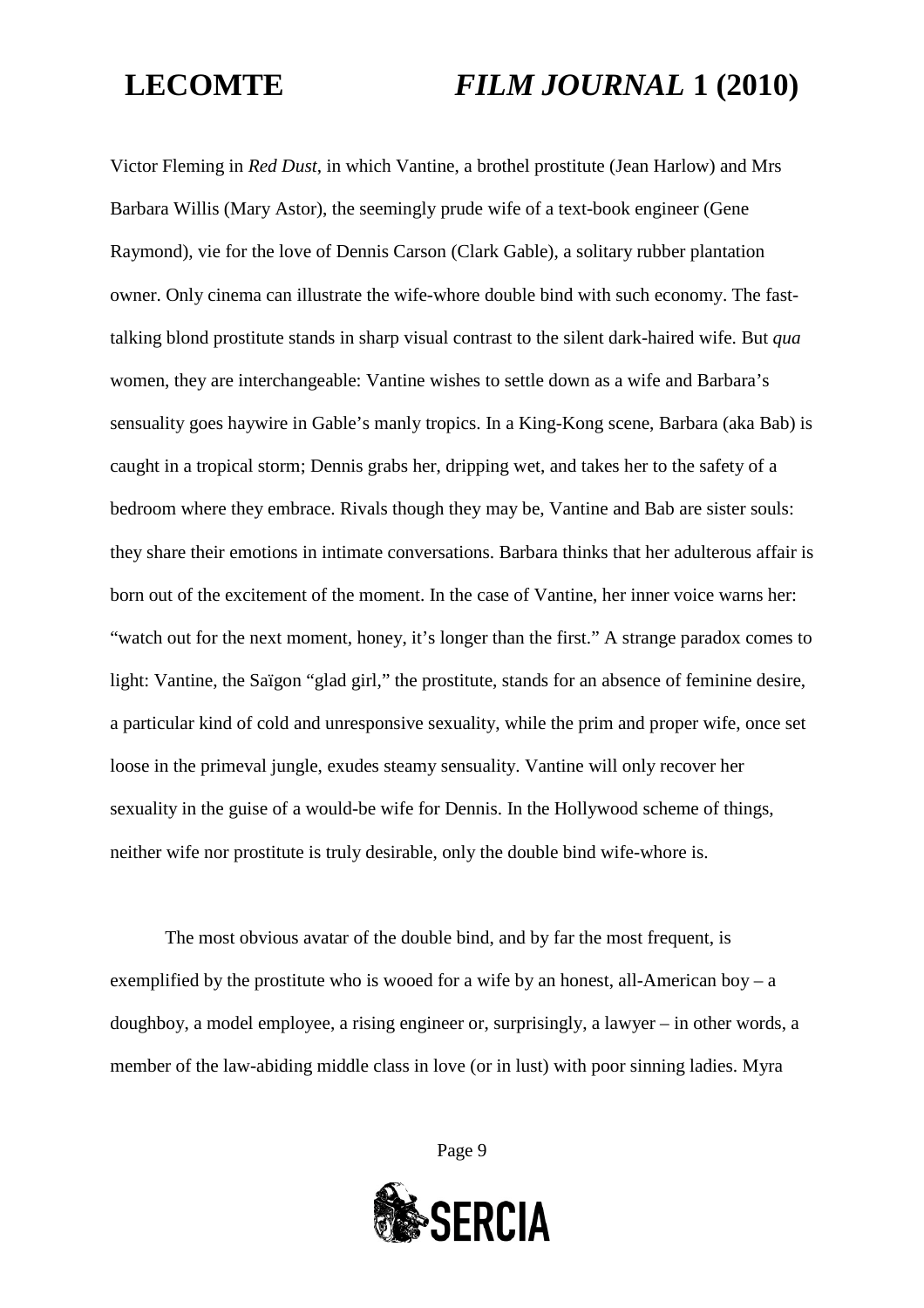(Mae Clark) in James Whale's *Waterloo Bridge* may serve as a prototype for the American sex worker who holds popular appeal and draws sympathy from mass depression audiences. Myra, an American showgirl, plies her trade on Waterloo Bridge, driven to streetwalking by war-time unemployment. She comes across a client in an air-raid shelter and takes him home. He is a naïve American soldier, a mere boy who has no idea she sells her body. To her amazement and annoyance, he behaves like a romantic suitor and even invites her to his parents' wealthy mansion. She gradually relents as the love-struck lad proposes marriage. But his upper-class mother is not to be fooled and spots the fallen woman. In a reversal of fortune, the father finds her an attractive wife for his dear son and the mother also comes to forgive the sinner. This is an extraordinary outcome for a Hollywood film. The prostitute showgirl, the fallen burlesque entertainer, wins the affection of a straight-laced American socialite, tickles the fancy of a gruff, no-nonsense *paterfamilias* and weds the green scion of a respectable American lineage. As far as class levelling goes, only pre-Code Hollywood sex can achieve that. A similar course of events is filmed by Capra in *Ladies of Leisure*, where Kay Arnold (Barbara Stanwyck), a poverty-stricken call girl, marries into the American bourgeoisie.

### **A sense of moral ending**

Stephen Roberts's Temple Drake (Miriam Hopkins) is an interesting variation on the theme. Temple, the upper-class Southern coquette, a spoilt brat, has to hit rock bottom and work as a prostitute for her rapist (Jack La Rue) before she actually qualifies to be wedded to a member of her own class. It is "The Taming of the Shrew" theme revisited by pre-Code cinema. Unlike Alison Drake (Ruth Chatterton) in *Female* or Lily Powers (Barbara Stanwyck) in *Baby*

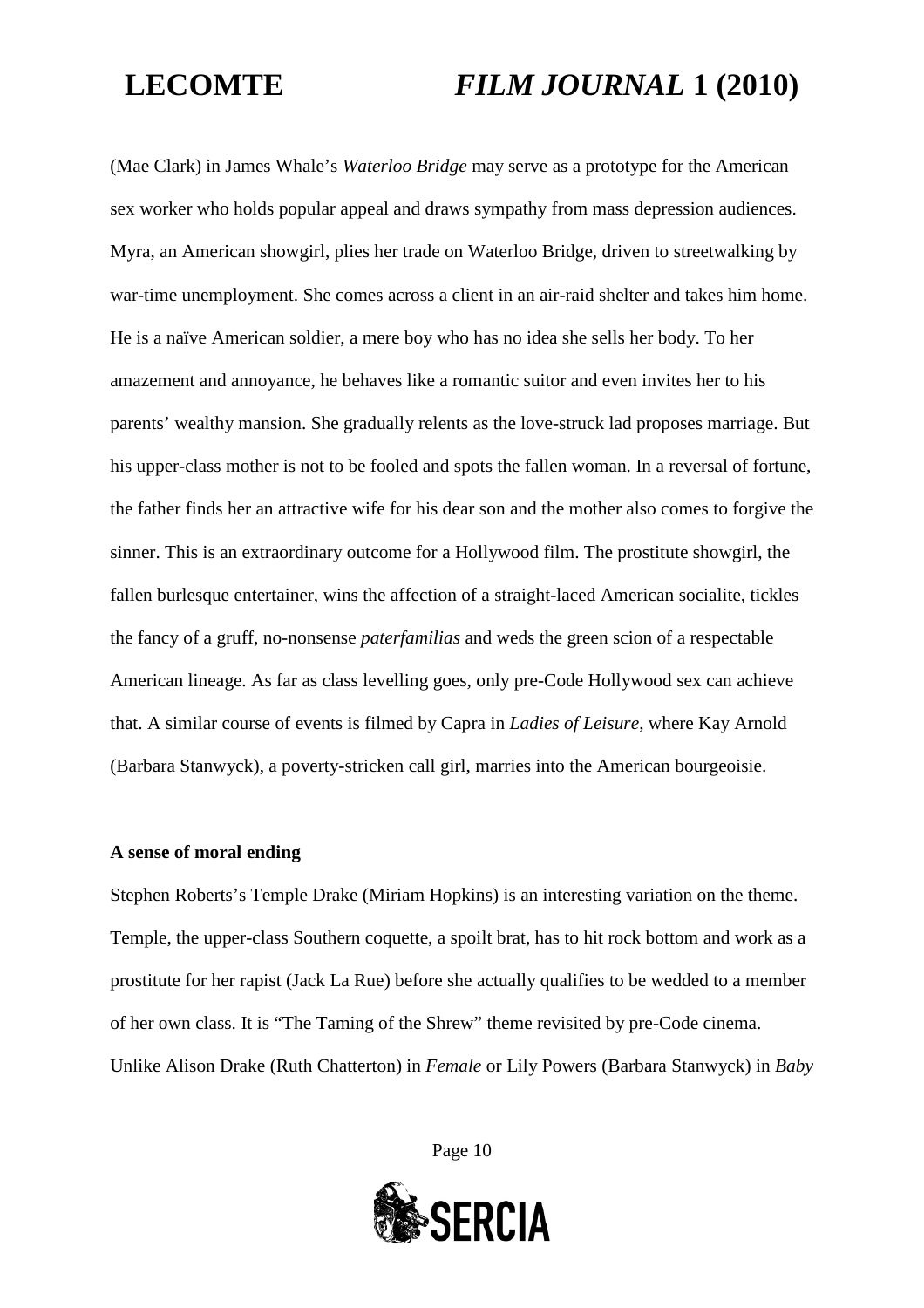*Face,* whose independent feminine libido is tamed by the power of love, her body must go through the pre-Code ordeal of rape and underworld prostitution to be cleansed, as it were, of upper-class coquettish femininity.

Lily Powers remains the most amoral of all pre-Code prostitutes. After a stint as a teenage tramp, under the aegis of her pimp father, she decides to rise in the world and "use men." She prostitutes herself to anybody in a big banking company for the slightest promotion or favour (even the janitor has a share in the fun). When she meets a decent, honest bank executive (George Brent), who is not interested in sex, but in a platonic courtship before marriage, she mellows into a sacrificial figure and atones for her sins. Similarly – but in a figure of contrast – Alison Drake, the unmarried female boss of a company, offers her body to her male employees in a show of dominance and contempt for men. Corporate sex is for her both a boring game and a way of management by humiliation, until she comes up against an engineer as cold as a dead fish to her advances. Her wild libido finally finds a channel and Alison becomes a figure of atonement.

The wife-whore double bind must always remain a cinematic fantasy. Whatever their adventures in the land of sexdom, ladies easy to love end up either dead or married. Endings might be tacked-on under the pressure of producers but they are revelatory of the metanarrative force bringing erring women down on their knees. Female libido is a flame to be extinguished; it cannot be allowed to burn low for fear of being rekindled at the least male provocation. Marriage and death are kinsfolk as they both herald the demise of fleshy desire. As a result, a sense of moral ending is systematically injected in closing sequences.

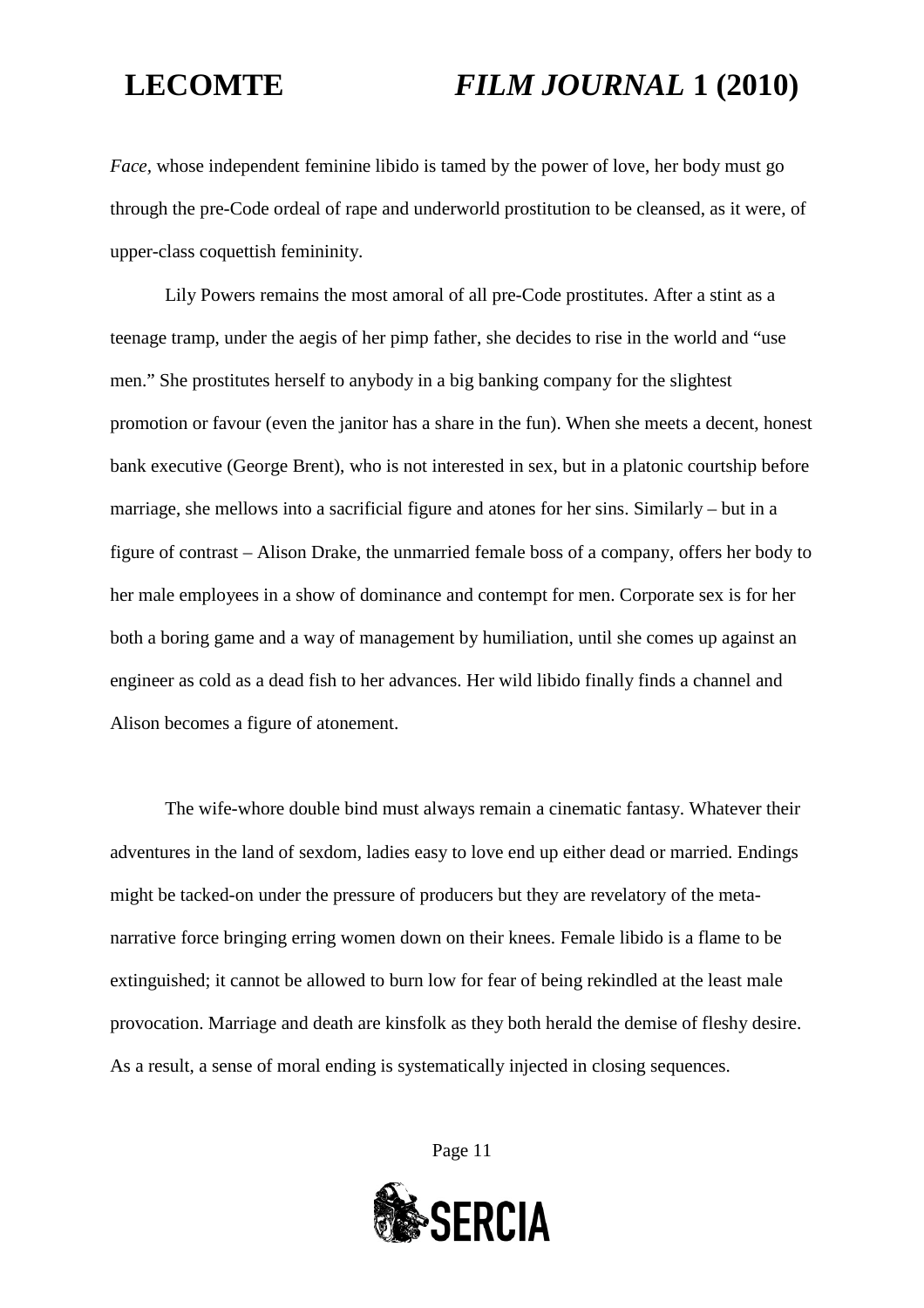Socialisation through marriage with the "good guy" with a steady middle-class job is the usual redemptive lot of the reformed bad girl. There are few exceptions. The subversive ending of Jack Conway's *Red-Headed Woman* is a notable one. Lil, a serial adulteress, gets away scot-free from her many sins: she steals a husband, then cuckolds him with his boss, who, in turn, is deceived when she has an affair with the chauffeur. She flees to Paris and marries an elderly man whom she quickly cuckolds with the same chauffeur. All is well that ends well in a world of cuckolds. Lily Turner (Ruth Chatterton) also comes to an ambiguous end. After a marriage of convenience with a hopeless alcoholic and sleeping around with many men, she plans to settle with an engineer. In the last sequence however, her dream of a quiet, decent life is shattered when she has to rush to the side of her dying husband. There is no clear resolution to her tribulations.

Some may not rise on the social ladder, but nearly all get a moral uplift by climbing the Mount Calvary of sex, for their acts should not be construed as lascivious self-indulgence but as a necessary evil. To some extent, these products of the pre-Code fleshy school of filmmaking share many features with the fallen women of popular Victorian melodramas. The outcast lilies of pre-Code Hollywood are heirs to the "Esther Waters" of Victorian England. What makes the theme of pre-Code prostitution something else than a mere variation of the vamp theme of the twenties and of the fallen woman theme of popular literature is the social and political consciousness that seeps into the movies of that period.

**The genealogy of a social evil**

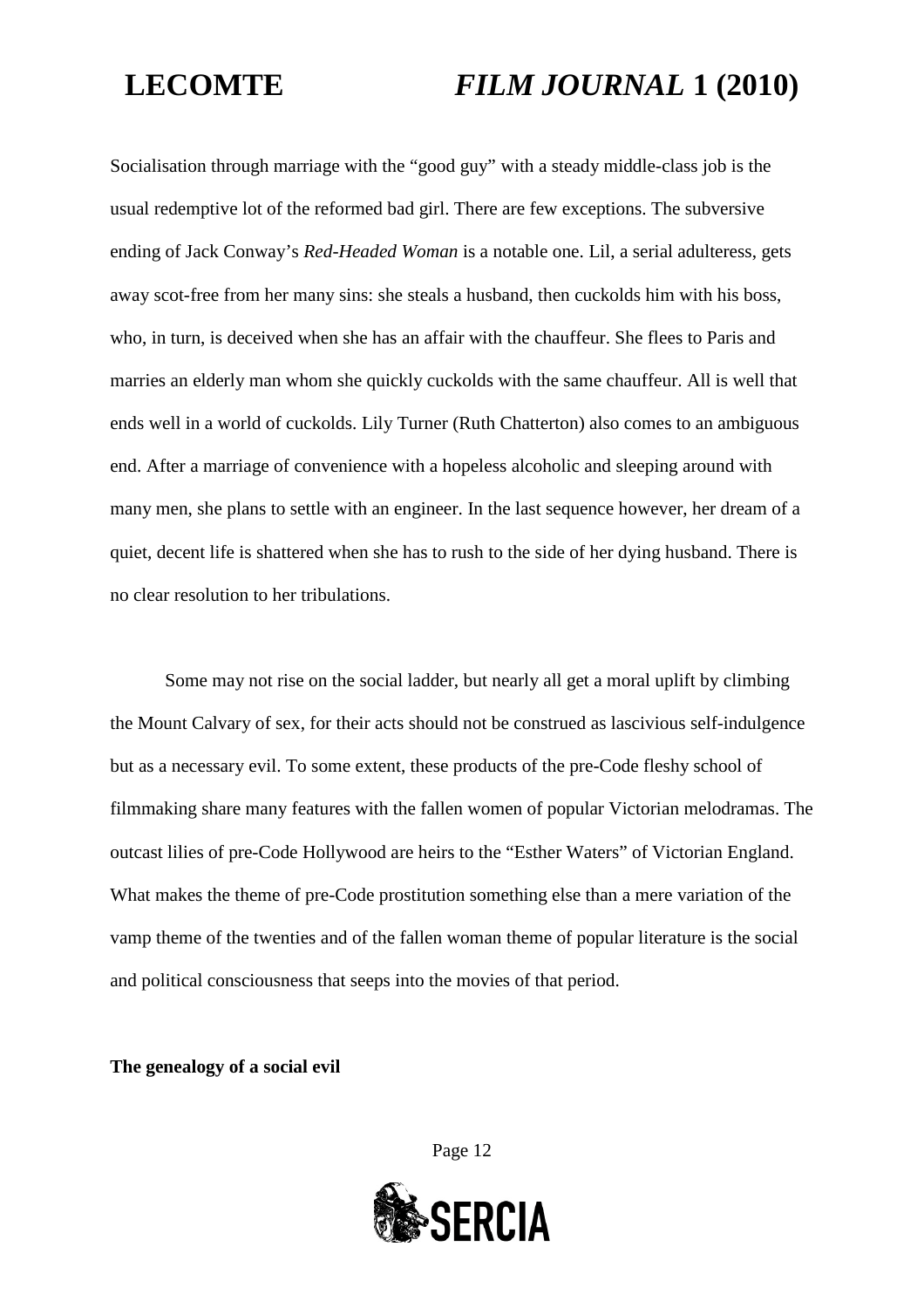Political movies are usually frowned upon by Classical Hollywood producers. Until the fifties, filmmakers usually steered clear of them. Yet, in the early days of cinema, D.W Griffith tackled sensitive political themes and, with the advent of sound, William Wellman displayed a social consciousness that could only be matched by mavericks such as King Vidor, Charlie Chaplin or Orson Welles, all of whom eventually paid a heavy price for it. Wellman's pre-Code output stands out among his peers for his frank depiction of depression America on film. His cinema is not a record of actual events nor even an imitation of life, but an artful and imaginative representation of the filmmaker's personal vision of some of the social issues besetting America in the early thirties. Between 1931 and 1933, he made four pictures with a prostitute as the main character, but almost all his movies feature women erring on the wrong side of the moral track. Wellman is more concerned than others to expand on the genealogy of prostitution in its cultural context. He understood the mind of underdogs – and like King Vidor – felt sympathy for them.

The retrospective narrative structure of "Midnight Mary" throws light on Mary (Loretta Young)'s descent into crime and prostitution. Told by Wellman's sympathetic camera, her main crime seems to be, in Dickensian terms, "want and poverty." In the opening court-room sequence, the camera frames Mary looking up towards the accusing finger of the law, in a slight high-angle close-up. This shot of Mary's wide-eyed face will recur in the film. She is viewed as an innocent child looking at her accuser, in silent bemusement. The theme of prostitution as a stain on the innocent is made visually explicit in the montage sequence shown in retrospective, as Mary, in the clerk's office, is awaiting the jury's verdict that may

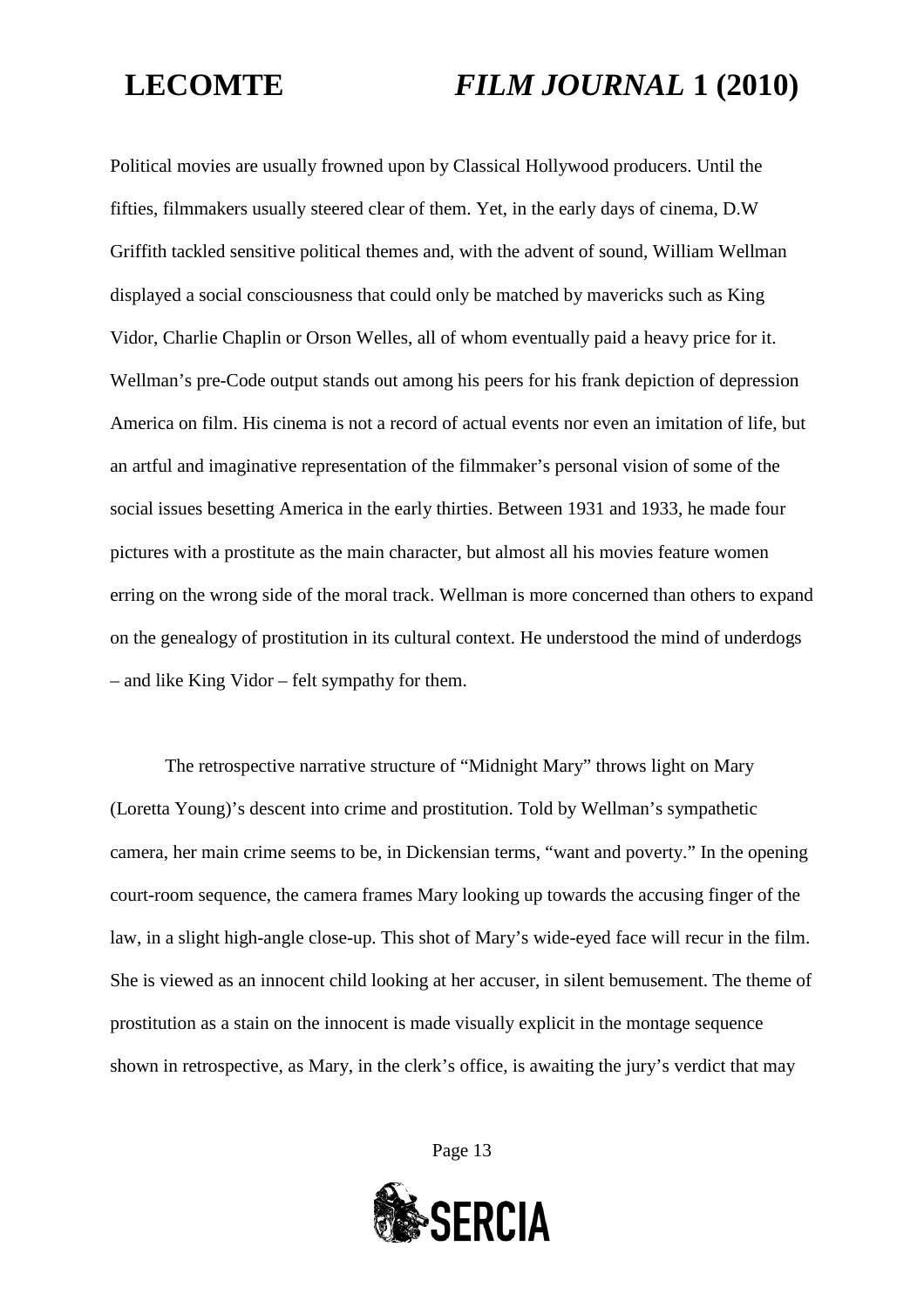send her to the electric chair. We are shown, in collapsed time, Mary's progress towards murder. Young Mary as a guttersnipe becomes an orphan who is sent to a reformatory after a false charge of shoplifting. On her release, she is initiated into street prostitution by an older hand and soon graduates to the status of gangster's moll. For a while, she lives in clover, pampered by Leo (Ricardo Cortez), the gang leader. She gets mixed up in a heist during which a policeman is shot down. She meets her Sir Galahad in the shape of Tom Mannering (Fanchot Tone), a "blue-blood lawyer" who tries to put her back on the straight and narrow. But social determinism will not release its grasp on her and the law catches up with her. She is sentenced to three years' hard labour for having taken part in an armed robbery. Released from jail, she becomes a vagrant, sleeping on benches. She is rescued from destitution by Leo, whom she later guns down to shield Tom.

*Midnight Mary* is a pre-Code picaresque movie with a Hollywood difference: Mary is no Molly Flanders but an innocent American girl, both a product of depression America and a victim of adverse chance events. Yet, unlike Marya Kalish (Elissa Landi) in Raoul Walsh's *The Yellow Ticket*, who is branded with the yellow sign of Jewish prostitution but remains unbelievably virtuous, Mary's sexual integrity raises a point. Although Wellman shows that social determinism plays a great part in her fall, he does not rule out the role of chance and, in particular, an innate feminine flaw in her sexual downfall. Her repressed desire for hoodlum Leo and her behaviour towards Tindle, her lecherous boss, remind the viewer that she is a dangerous body, a call to lust and that she knows it. She is no shrinking violet on her first night with Tom:

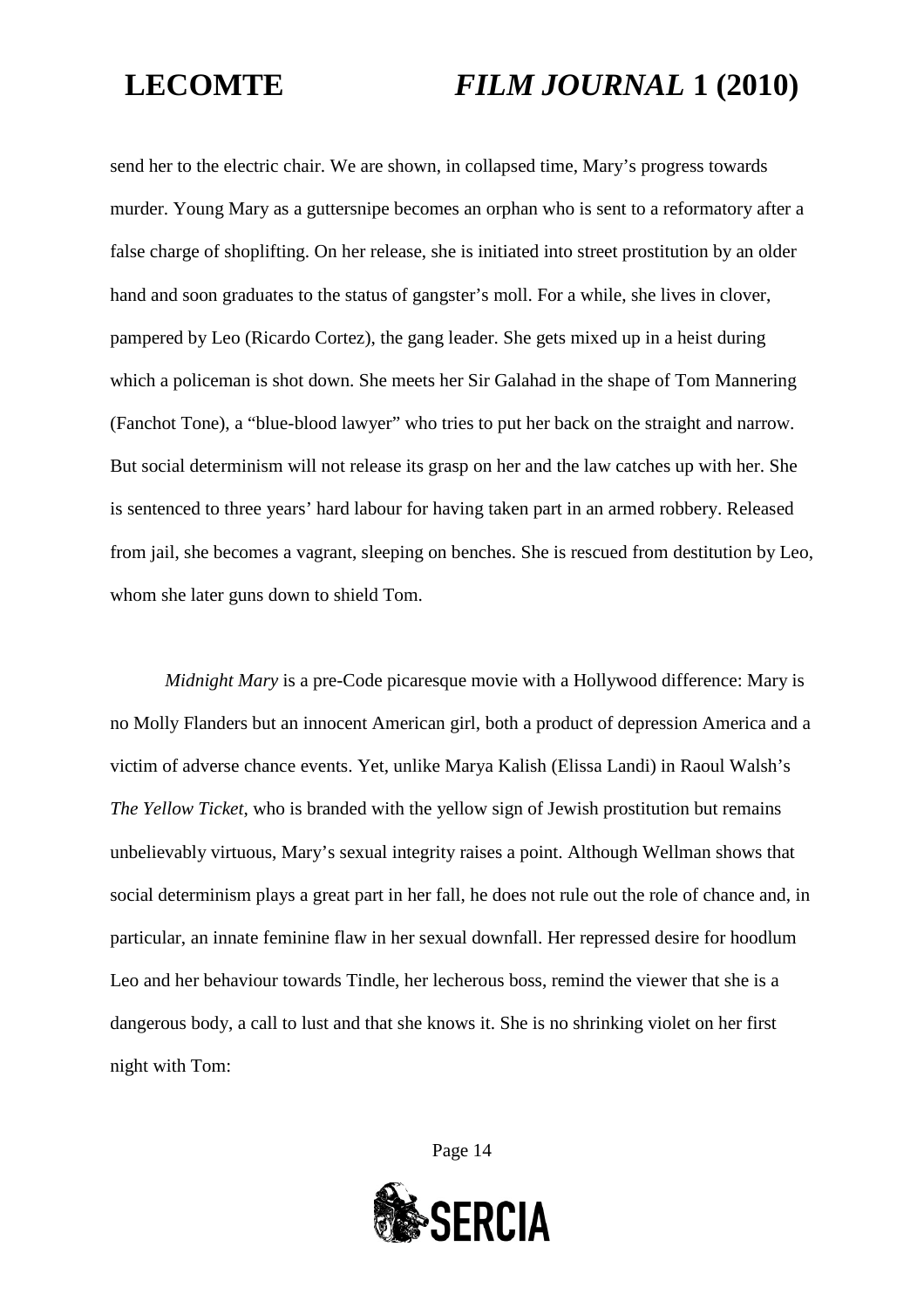Tom: "What, do you suppose, made me think of sex?" Mary: "I can't imagine, most men never do." Tom: "I am the intellectual type myself." Mary: "Me, too." Tom: "Sometimes, my baser nature gets the better of me." Mary: "It's the animal in you." Tom: "How well you understand me." Mary (appreciatively): "Mm!"

Mary is both a feminine body and a feminine mind. To paraphrase Shakespeare, her mind flies up, her body remains below and the twain never meet. Her mind dreams of Madame Récamier and of being Mrs Mannering. Her body is drawn by the magnetic pull of Leo the hoodlum. She is a fascinating complex of forces: the groundswell of essential womanhood, existential willpower, the fickle hand of chance and the reducing, hindering power of social determinism. Will-power, aided by the mysterious agency of love (which is Hollywood's answer to twentieth-century humanism) wins in the end. Or does it? Wellman does not provide the viewer with a definite closure. Admittedly, the film ends on a kiss between Tom and Mary, in a jail cell. Yet the verdict will never be known and Mary's fate hangs forever in the Hollywood balance.

Child abuse and deprivation also drive Frisco Jenny (Ruth Chatterton), Lily Powers (Barbara Stanwyck) and Annie Lennox (Greta Garbo) to prostitution later in life. Unlike Mary Martin, they seem to be visualized as female icons rather than fallen angels. They rise against

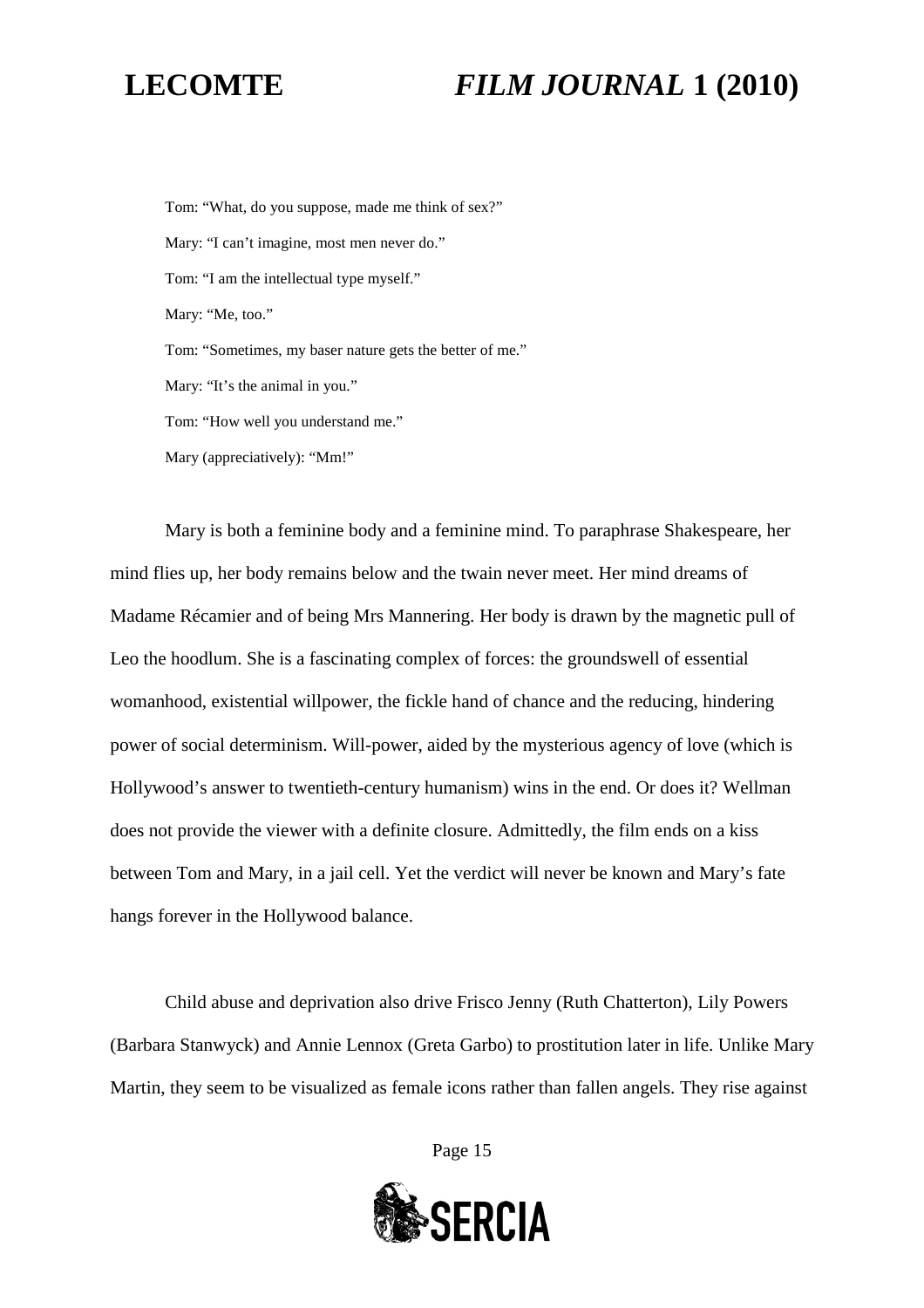their social condition with a vengeance and consciously use their body as a weapon in the class and inter-sex war. Lily Powers wreaks havoc in the male-dominated corporate world. Her dark motives, initially impelled by some predatory Nietzschean philosophy, spring from a hatred of men. Liberated from the Christian belief in the sanctity of the woman body, she wields considerable power by using men as helpless puppets unable to control their lust. This extraordinary pre-Code film demonstrates which is the real weaker sex. Men's shallow defences fall one by one as they grovel pitifully at Lilly's feet. Lilly, hardened by teenage prostitution, destroys men and marriages with systematic efficiency.

No feminist or political consciousness motivates Lily Powers. She uses the corporate system in place and its rules to rise to the top. Class mobility, usually achieved by work ethic, string-pulling, family relation or other networking scheme, leaves few doors open to poor girls. Lilly simply adds pussy power to the list of tricks to play the game. From a Nietzschean standpoint, there is nothing wrong and nothing new to that. Mythical figures like Nana (filmed by Jean Renoir in 1925, then by Dorothy Arzner, in 1934), Madame du Barry (by Van Dyke), or Becky Sharp (by Mamoulian) have played the game quite well. What makes *Baby Face* a turning point in American film is precisely the cinematographic form used to shape Lilly Turner as a film icon. Pre-Code cinema has often been studied from a thematic or narrative angle, but, rarely, if ever, from the analytical standpoint of cinematographical form. In fact, pre-Code prostitutes are in no way revolutionary as naturalistic constructs. Naturalist writers in literary fiction and painters went very far in their lurid representation of outcast womanhood. Pre-Code cinema looks quite tame in comparison. Yet, the vision of Lily Powers

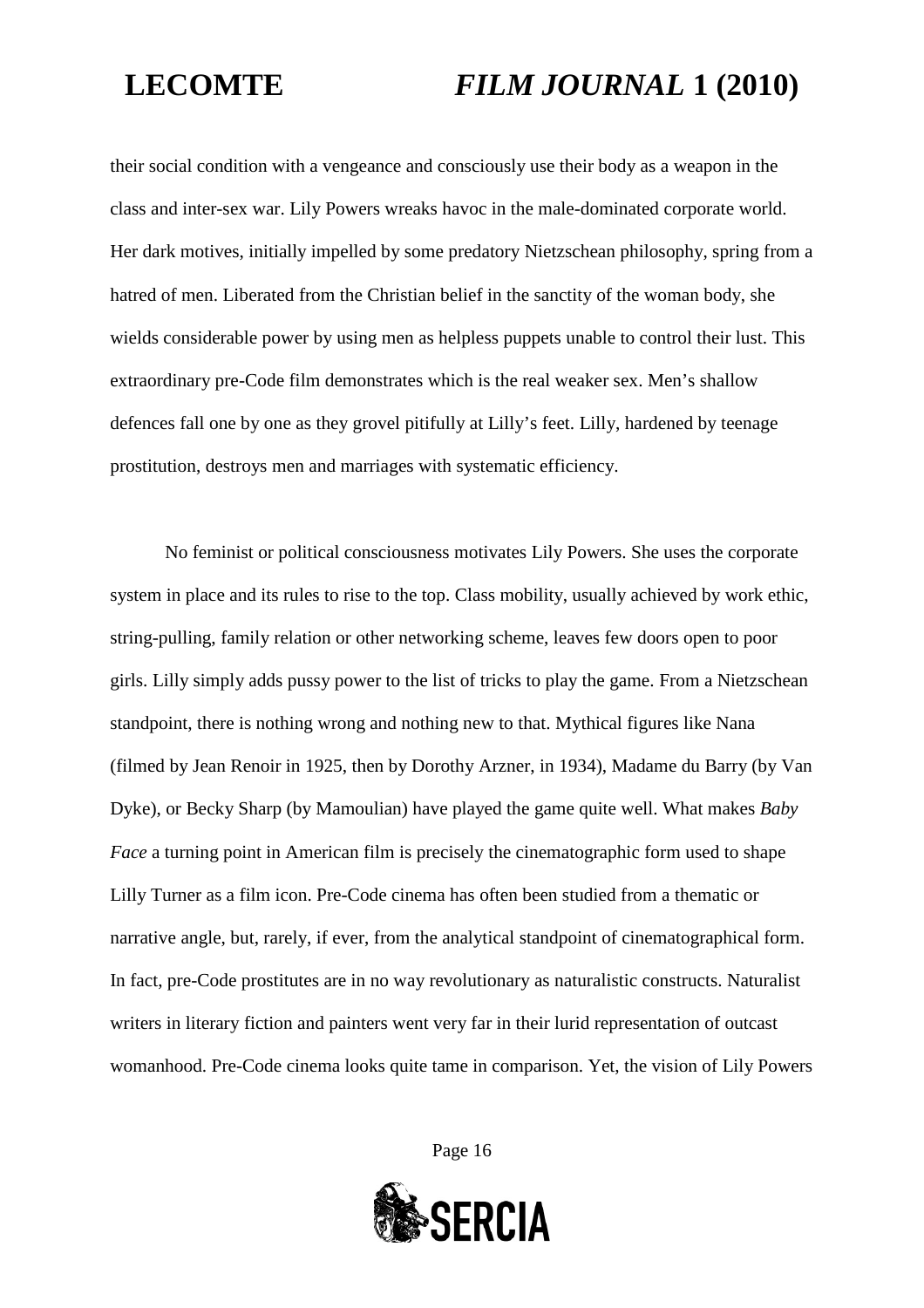as a filmic fantasy gives it a vividness that no other art can match. She first appears as a reluctant body, busy fending off "dirty, rotten men …ever since [she] was fourteen." Her brilliant, rebellious speech puts men, including her father, in their place. Her power, first and foremost, lies in her verbal skills, visualised, as it were, by Barbara Stanwyck's fierce mouth and facial expressions. At the beginning, the camera relentlessly observes men pawing her in her father's speakeasy. Her father's home is a hostile space where her mobile body is surrounded and enslaved by men, by their grime, their smoke, their noise. She wriggles in and out of their roving arms. She tries to escape by opening the window and a POV shot only reveals "dark, satanic mills," blocking her horizon. Her nimble body is therefore shown as restricted, alienated by her filial (i.e. her cultural) bondage, eager to take flight.

After her father's death and the literal explosion of her domestic universe, Lily's cinematography changes. She appears in a loose flowery dress contrasting with the tight black skirt that used to encase her body. Her movements are no longer restricted. Close-ups on her face reveal wavy blonde hair and a face lit by a sly, ironic smile, wiping out the sad, resentful face of the opening sequence. Her first act of sexual freedom and manipulation takes place on a freight train, where she trades her body in exchange for a free ride. Later, in a tracking shot, the camera follows Lily Powers and her boss into the gents'. Her sexual power is wielded in non-socialized spaces: trains, lavatories, closets, etc. – locations far from the usual bedrooms of traditional comedies of sex. They remind the viewer that her "reclaimed" body is a wild, natural space, no longer the "sanctified temple" found in Christian iconography. Although the editing has recourse to ellipsis to cut what would be unacceptable to censors, Alfred T. Green

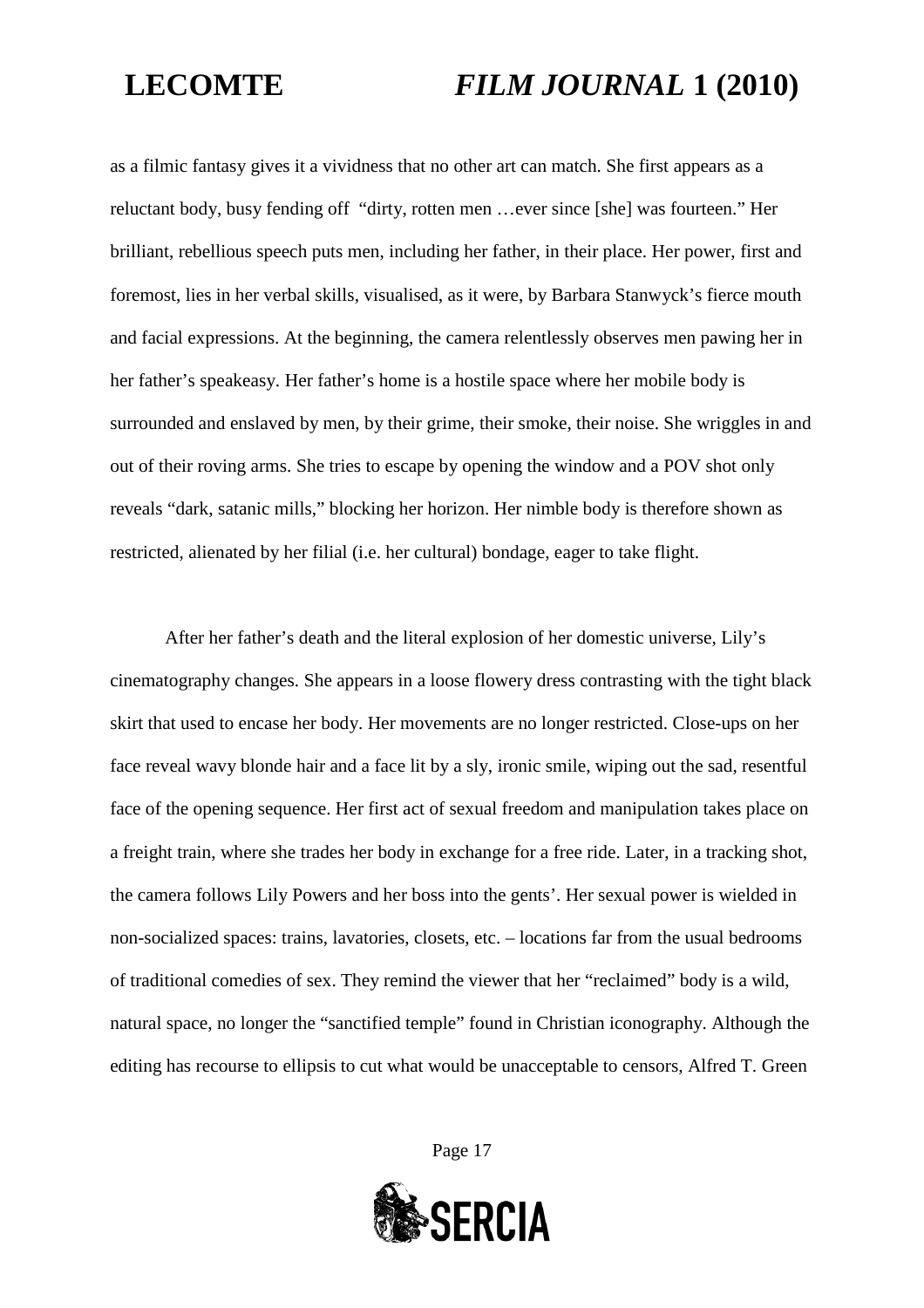shows as much as possible of Lily's sex acts. In the same vein, Green also depicts underdog sex-working in *Union Depot*. Ruth Collins (Joan Blondell) hangs around a railway station, half-starved. She agrees to follow Chick Miller (Douglas Fairbanks, Jr.), a thief, into a railway hotel for a meal. This seems to be a realistic piece of depression Americana. In the thirties, prostitution would befall the likes of Lily Powers and Ruth Collins, poor girls down and out in industrial cities, rather than Sternberg's sophisticated women such as Marie Kolverer aka Helen Farraday (Marlene Dietrich in *Blonde Venus*).

Josef von Sternberg sees the woman of easy virtue from a different point of view. Wellman's and Green's films display a social imagination that was previously lacking in mainstream cinema, despite the social consciousness inherent in Vidor's *The Crowd*, Cecil B. DeMille's *The Godless Girl* or some early cinema short features.<sup>[5](#page-17-0)</sup> Sternberg sees fallen women as primarily malleable, mutable or unaccommodated female icons which crystallize the fear and the desire of men to seize a concept that seems to elude them for ever. They live in fantasy places, travelling shows (*Blonde Venus*), war-time zones (*Dishonored*), and exotic locations (*Morocco*). Marlene Dietrich embodies the mysterious lady of leisure, bewitching men and Greta Garbo (*Annie Lennox*, *Mata-Hari*, and *Anna Christie*) also plays a similar role. Both may be called Hollywood creations whose cinematography communicates conflicting messages about the elusive idea of femaleness.



<span id="page-17-0"></span><sup>5</sup> Cf. *Treasures III. Social Issues in American Film (1900-1934)*. Image Entertainment Distribution, 2007.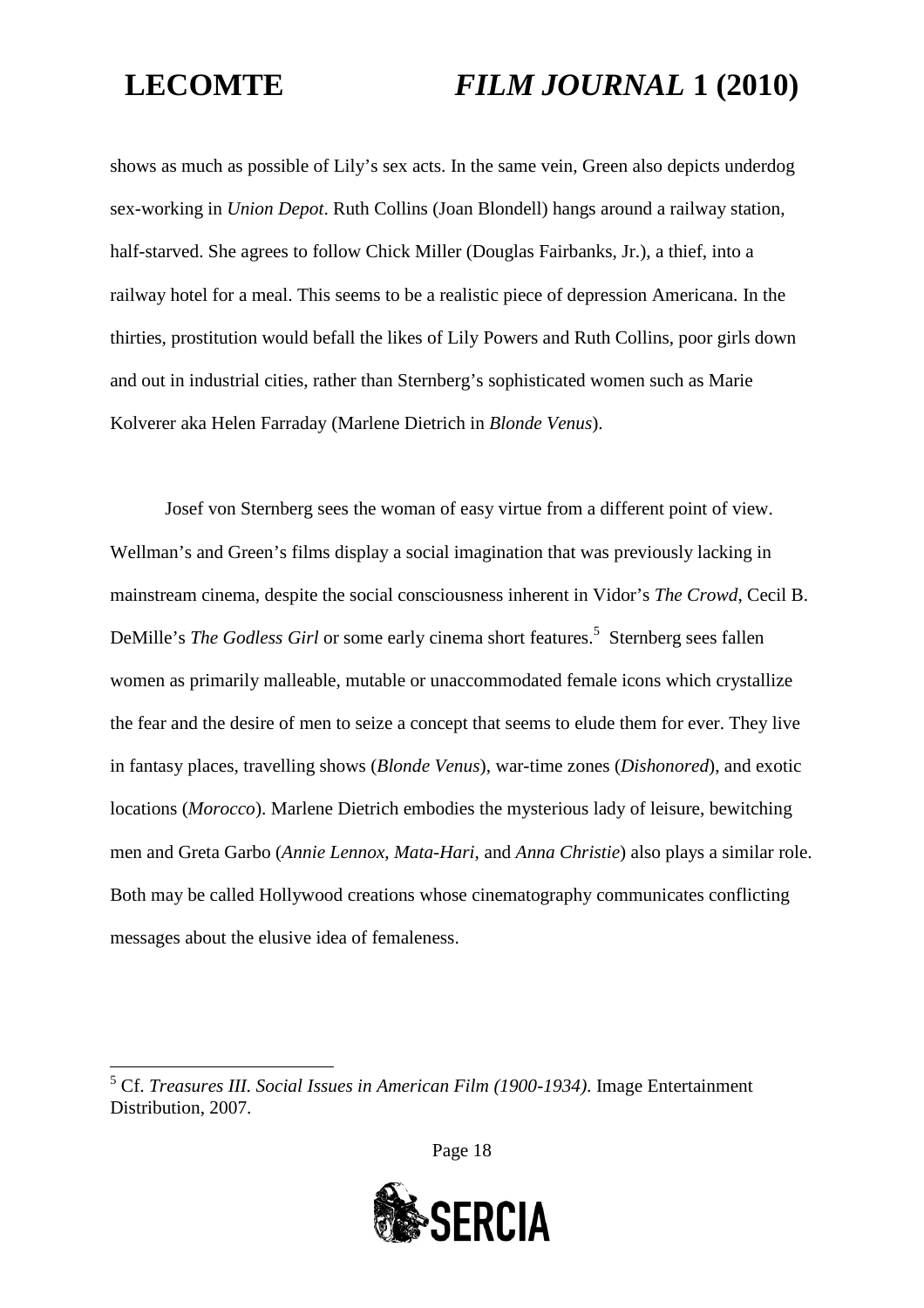### **Female mutability and the Americanization of the foreign ingénue**

Sternberg develops the theme of female elusiveness in *Blonde Venus*. In a pre-sequence opening the film, Sternberg introduces Helen Farraday (Marlene Dietrich) as a young German nymph swimming naked in a lake. The bucolic scene then dissolves into a shot showing a mother bathing her boy. Helen has become the dutiful wife of Edward Farraday (Herbert Marshall), an American chemist. The primeval Helen has metamorphosed into an American wife, house-bound and contented. The remanence of Helen's first impression will remind the viewer of her mysterious foreignness, a ghost haunting her newly-acquired Americanness.

As the story goes, the happy couple hits tragedy when Helen's husband falls ill. He needs a costly operation. Rising to the occasion, Helen suggests she should return to the stage to pay for her husband's treatment abroad. Her wicked side takes over. Disguised as a gorilla, she makes her first appearance to the heavy beat of African drums and catches the roving eye of Nick Townsend (Cary Grant), a corrupt politician. After a fling with him and the breakdown of her marriage, she runs away with her son. With an irate husband (and the police) in hot pursuit, she wanders across America, eking out a precarious living with occasional prostitution. She is charged with vagrancy and ends up in a cheap Texas brothel. The loss of her child sends her to the depths of drunken destitution. Using "man after man as a stepping stone," she bounces back and becomes a favourite of the fashionable Paris stage. Eventually, through Nick's benevolent agency, she is reunited with her husband.

As can be seen, Sternberg borrows from a multiplicity of genres to build his unique vision of the fallen woman. Aspects of gangster movies blend in with melodramatic elements,

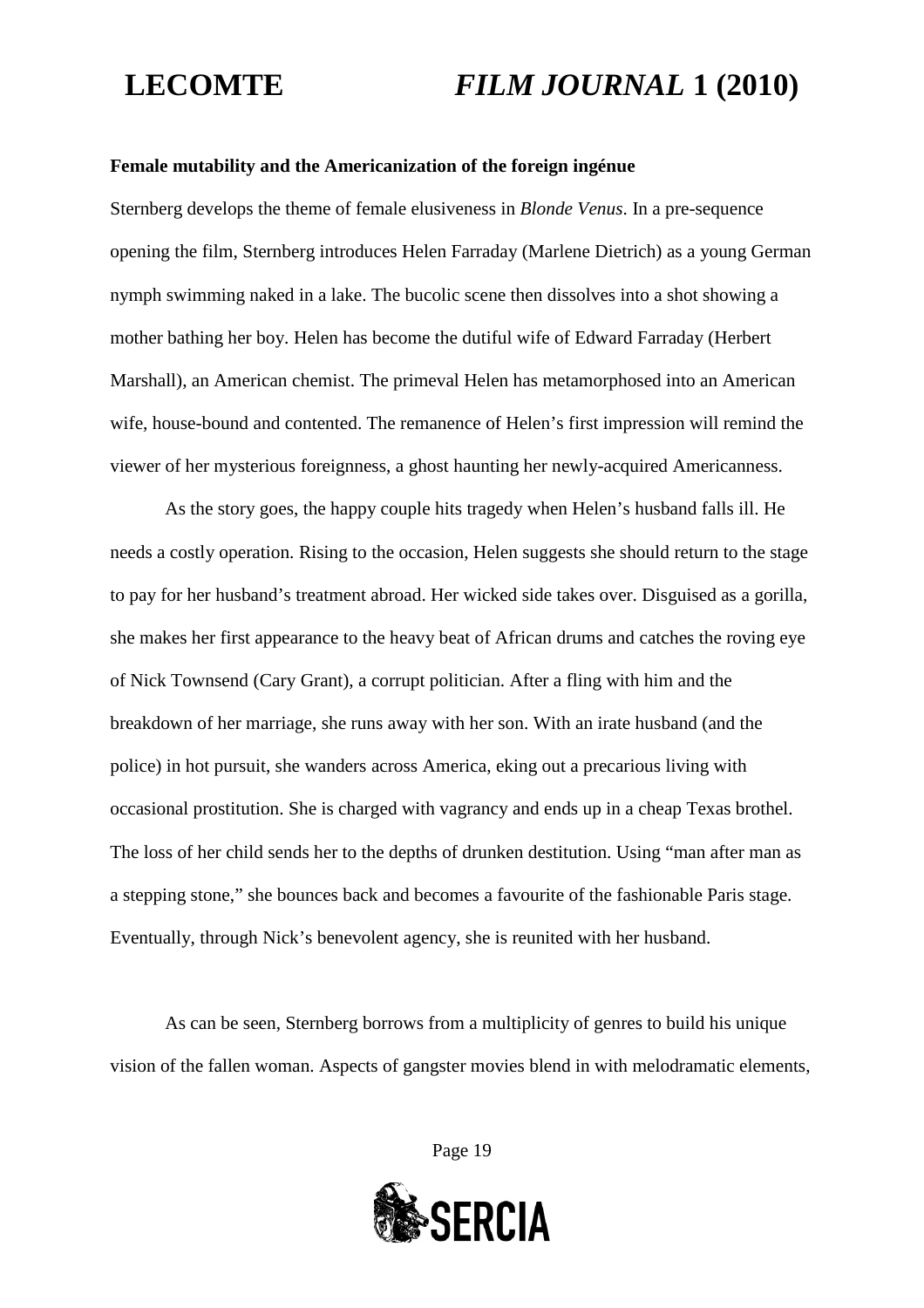fantasy scenes and pre-Code sleaze. In addition, Sternberg also constructs Marlene Dietrich as the baroque woman in an America in crisis. Sternberg has often been associated with baroque aestheticism, with the term being loosely applied to his inordinate taste for extravagant costumes, pictorial details, fastidious lighting, and shot composition. Granted that, in *Blonde Venus*, Marlene Dietrich is graced with baroque headgear, vestimentary and cosmetic adornment, there remains to be seen what other baroque codes govern this pre-Code picture set in depression America. Post-renaissance baroque refers primarily to an architectural style but, in literature and in the arts, a body of works came to be known as baroque for their shared characteristics. One feature that fits the narrative structure of pre-Code movies – especially that of *Blonde Venus* – is a sense of mutability, transience, and flux. Helen flees across the continent changing names and appearances as fast as the train that carries her. The viewer sees only shapes of an unreal woman who is mother, slut, tramp, and star rolled into one changeable body – no permanent, but only shifting roles. Depression Americans could easily identify with shifting experiences. Fortunes changed overnight and Americans, like Helen, sought escape in the glittery world of entertainment. The Americanization of Helen made her restless and her restlessness was only exacerbated by the neurotic character of a nation in crisis. Marie Kolverer, the German nymph, realized she could no longer hold a stationary European-bound position after she had gone through the democratic mill and become Helen Farraday, the American woman. Her education, her ordeal and rite of passage made up a trail of tears across the continent that adopted her.

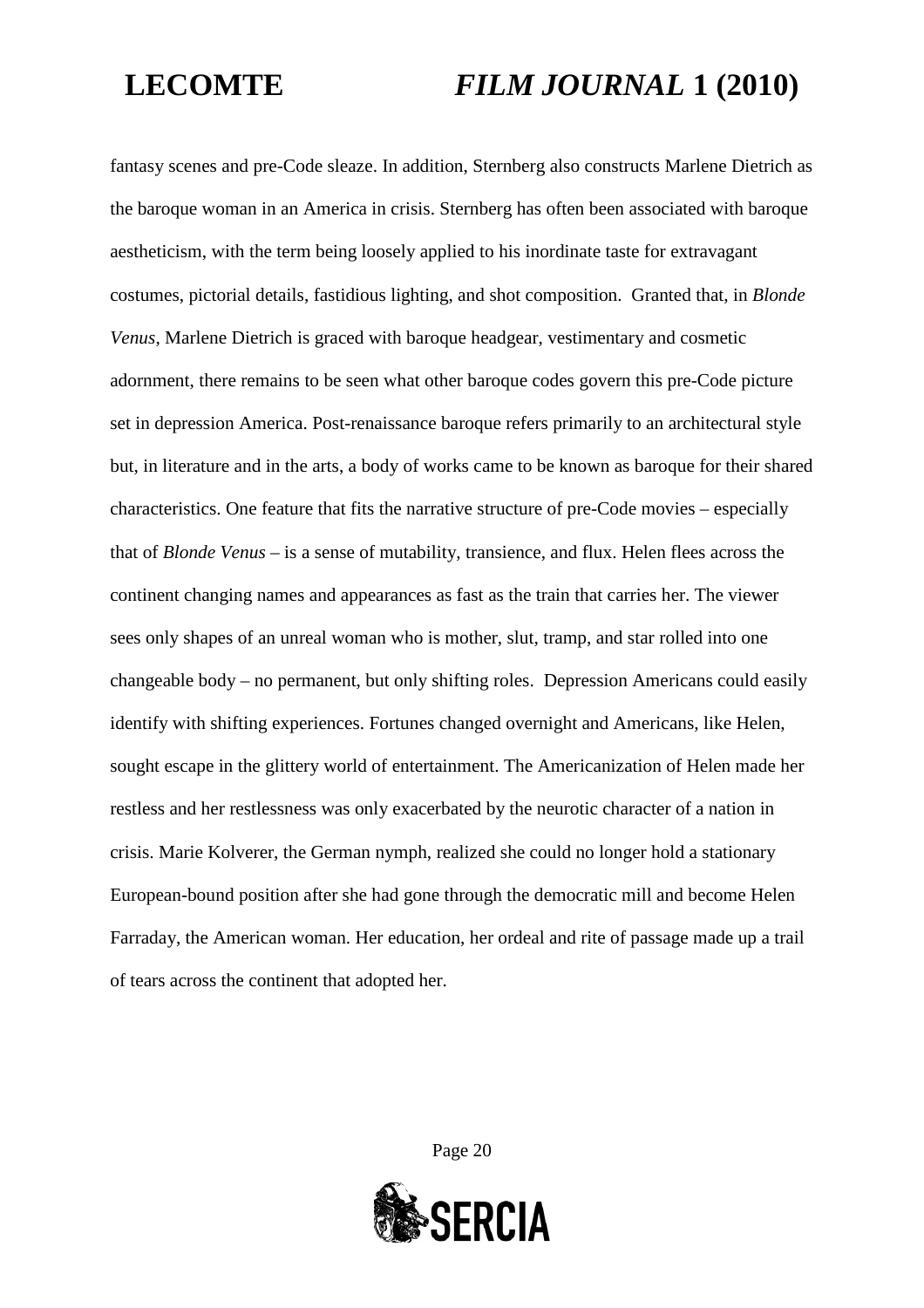Yet, Sternberg also shows that the Americanization of the foreign lily entails loss of innocence and dignity. Foreignness in Hollywood often codes for un-American weakness, ideally suited to be hard done by or mistreated. As such, foreign women and working-class American girls are sister souls, sex toys in the hands of their betters. American lovers often get embroiled in foreign love affairs. In pre-Code cinema, corruption of foreign blooms and their subsequent fall into prostitution come as a result of the inept or callous sentimental education of American men. Madelon Claudet (Helen Hayes) falls for Larry, an America artist. They elope to Paris, he quickly gets her pregnant and, just as fast, leaves for his country never to return. Madelon is of course more sinned against than sinning. She represents the imaginary French woman<sup>[6](#page-20-0)</sup> in an imaginary Paris, a mere sexual souvenir, easily bought and easily forgotten. Larry's foppish friend voices the upper class American ethics about foreign girls, especially French ones:

"Still thinking of that French girl, hey? Come on Larry, step out of it. Have another drink, come on! That's better. You know those mamas themselves don't take it so hard. Well I ditched one the last time I was over. You know the one with the striped dress? She took it like a sport. Still sends me postcards!"

In other words, French girls take it as an honour to be seduced and ditched by American boys. They harbour no grudge and remember fondly their American conqueror. But Madelon Claudet is unlikely to forget. She is left holding the American baby until an old roué (Lewis Stone), who is also a jewel thief, takes her under his wing. She spends ten years



<span id="page-20-0"></span><sup>&</sup>lt;sup>6</sup> Cf. Pierre Verdaguer, "Hollywood Frenchness : representations of the French in American Film" (*Contemporary French and Francophone Studies*, vol. 8, no. 4 (Autumn 2004): 441 – 451).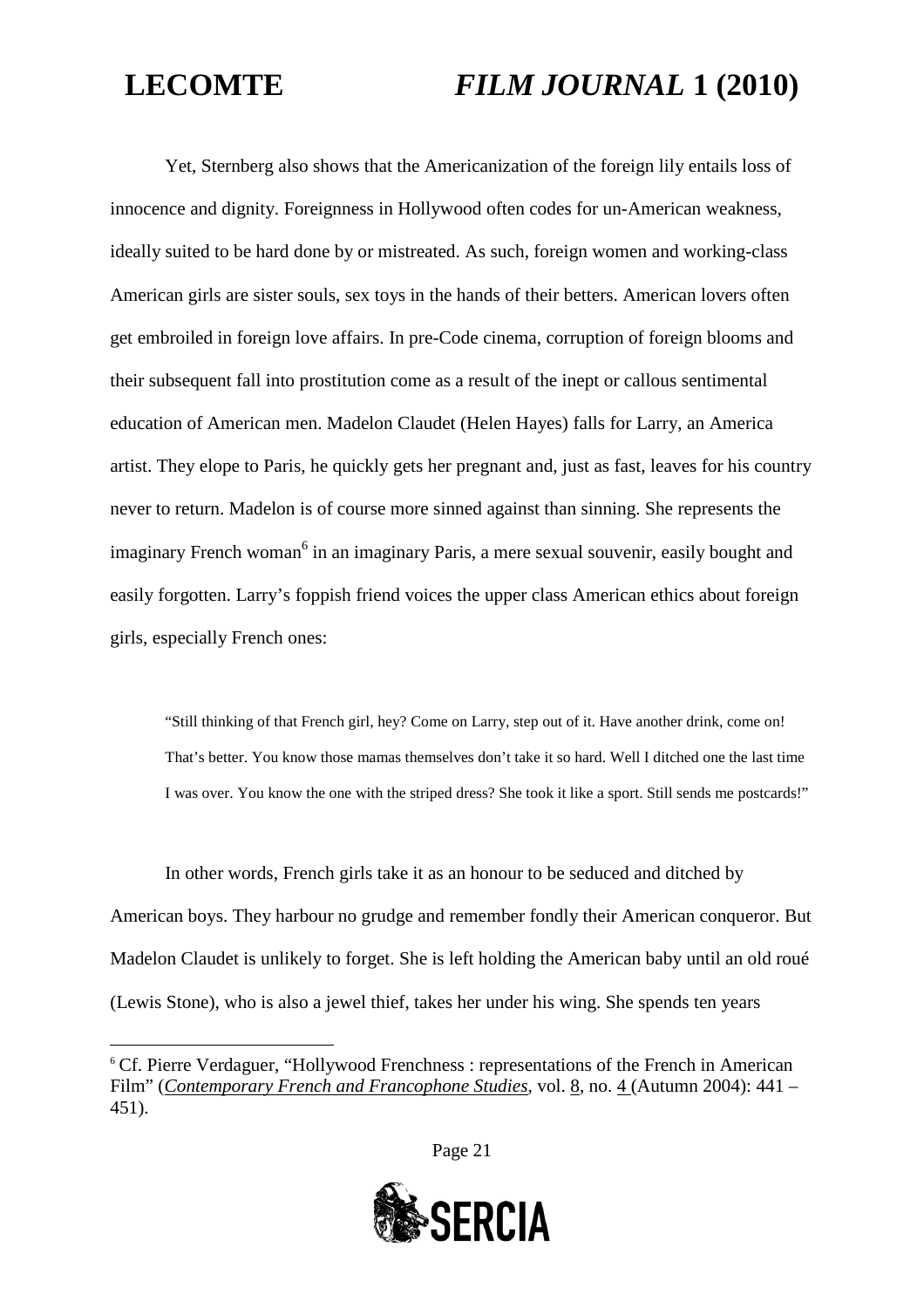behind bars. On her release and no longer in her prime, she becomes an aging prostitute plying her trade on the Parisian kerb and in dingy bars to pay for her son's education. The film relies on the same plot as *Madam X* (Lionel Barrymore, 1929) but with a major difference. Charting a French woman's pilgrim progress to whoredom, it delineates a fiercer kind of wronged woman. Ingénue though she may appear, Madelon Claudet soon metamorphoses into a hard-boiled harpy, using her body and her claws to achieve her ends.

Michael Curtiz's *The Strange Story of Molly Louvain* tackles the same theme, albeit obliquely. The film opens on a shot of water lilies and pans slowly towards the reflection of two lovers in a pond, with the off-screen voice of a crying girl. The camera tilts up to reveal the tearful face of Molly Louvain (Ann Dvorak) against a backdrop of what looks like luxuriant bulrushes. The sequence plays on metonymies to suggest sexual transgression. Pre-Code cinema was also obscured by the veil of censorship and Curtiz had to resort to oblique representation. Lilies, water, tears and fears, two lovers, a girl in white, and luxuriance connote secret love making and possible loss of virginity. Molly recalls to her seducer how her mother abandoned her and how her mother's poor reputation hangs on her like a social stigma. Her foreign-sounding name is the flimsiest of clue that she is not from American stock, but otherwise Molly's treatment resembles that of Madelon Claudet. Her high society American lover, who is also the father of her illegitimate child, leaves town. She throws in her lot with a crook (Leslie Fenton) in order to raise her daughter in secret and ends up a whore, before being rescued by a street-wise newspaperman (Lee Tracy).

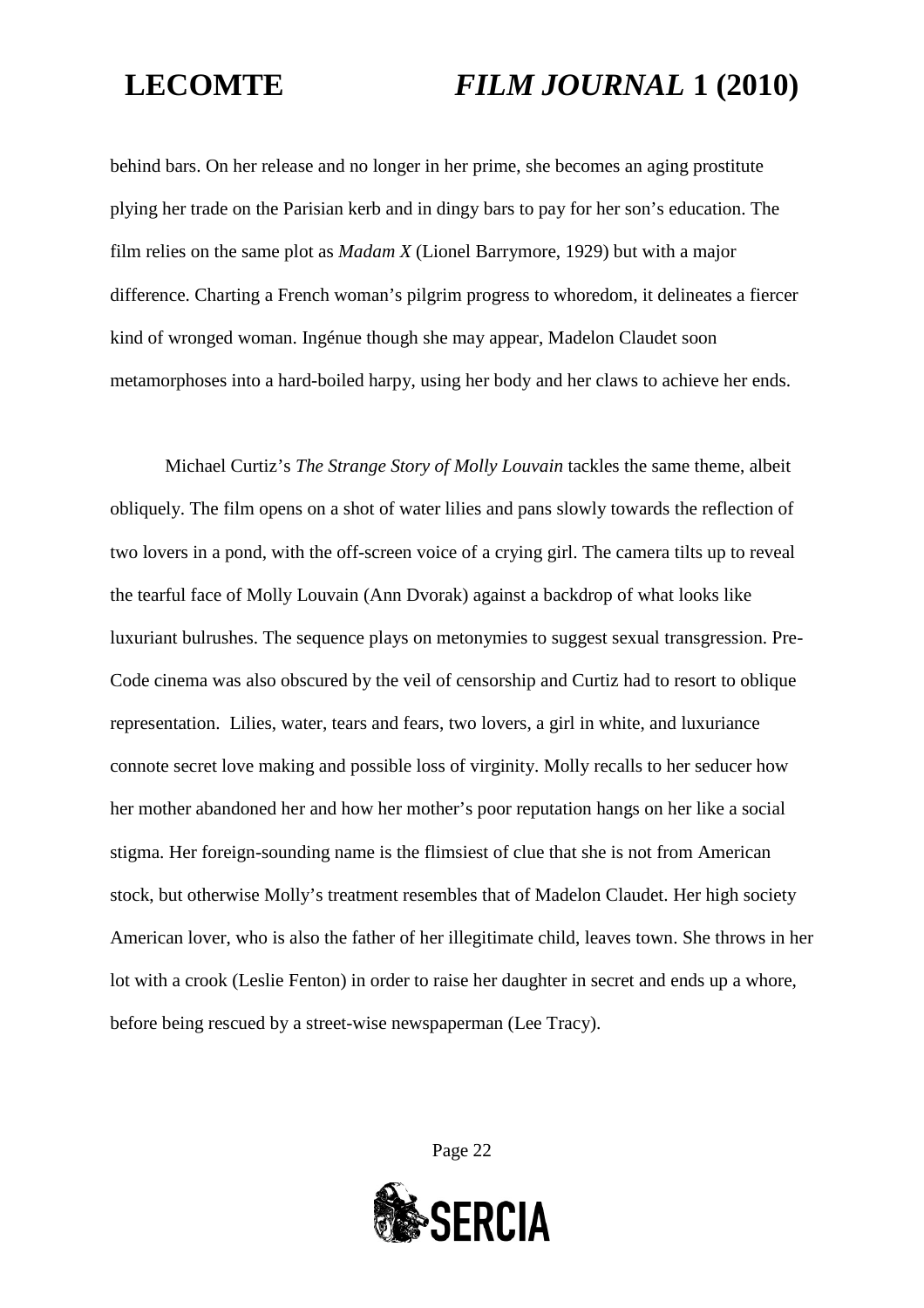What comes to the fore in these movies is the uneven power that these characters wield in their different female facets: virgin, wife, mother, and harlot. They are most vulnerable as teenagers or foreign girls servicing American gents. In their most socialized guises (as wives or mothers), they stand as wholly dependant on male financial power. But as harlots, they curiously command high social status, not on account of their promiscuity, but by reason of their uncanny sexual aura. It is not difficult to see in pre-Code prostitution a near-pagan renascence of feminine sexual domination. During their fleeting on-screen reign as sex goddesses, before their libido is finally harnessed by middle-class respectability or untimely death, these heroines enjoy a unique spell of freedom and social self-confidence. Greta Garbo, together with her rival Marlene Dietrich, embodies the dangerous power of female availability and freedom. By empowering the figure of the spy or the dark *intriguante*, they bring out the immanent feebleness and impotence of the male in power. Most of their victims are emblems of virility and social standing: army officers, wealthy rakes, and politicians. And screen whores win on almost all counts for they often promise more than they deliver. Paradoxically, *qua* prostitutes, pre-Code females turn out to be regarded as successful businesswomen rather than wanton or wicked strumpets. Mata Hari (Greta Garbo) and agent X-27 (Marlene Dietrich in *Dishonored*) claim lives as angels of death, including their own. Admittedly, their power is rarely unalloyed and they never carry out their mission to the full, for they bear a Hollywood charm, an iota of feminine love and tenderness for their victim, a remnant of their Christian past which even regulated pre-Code paganism cannot expunge, because pre-Code censorship still holds the whip-hand over Hollywood, before coming down with a vengeance in 1934.

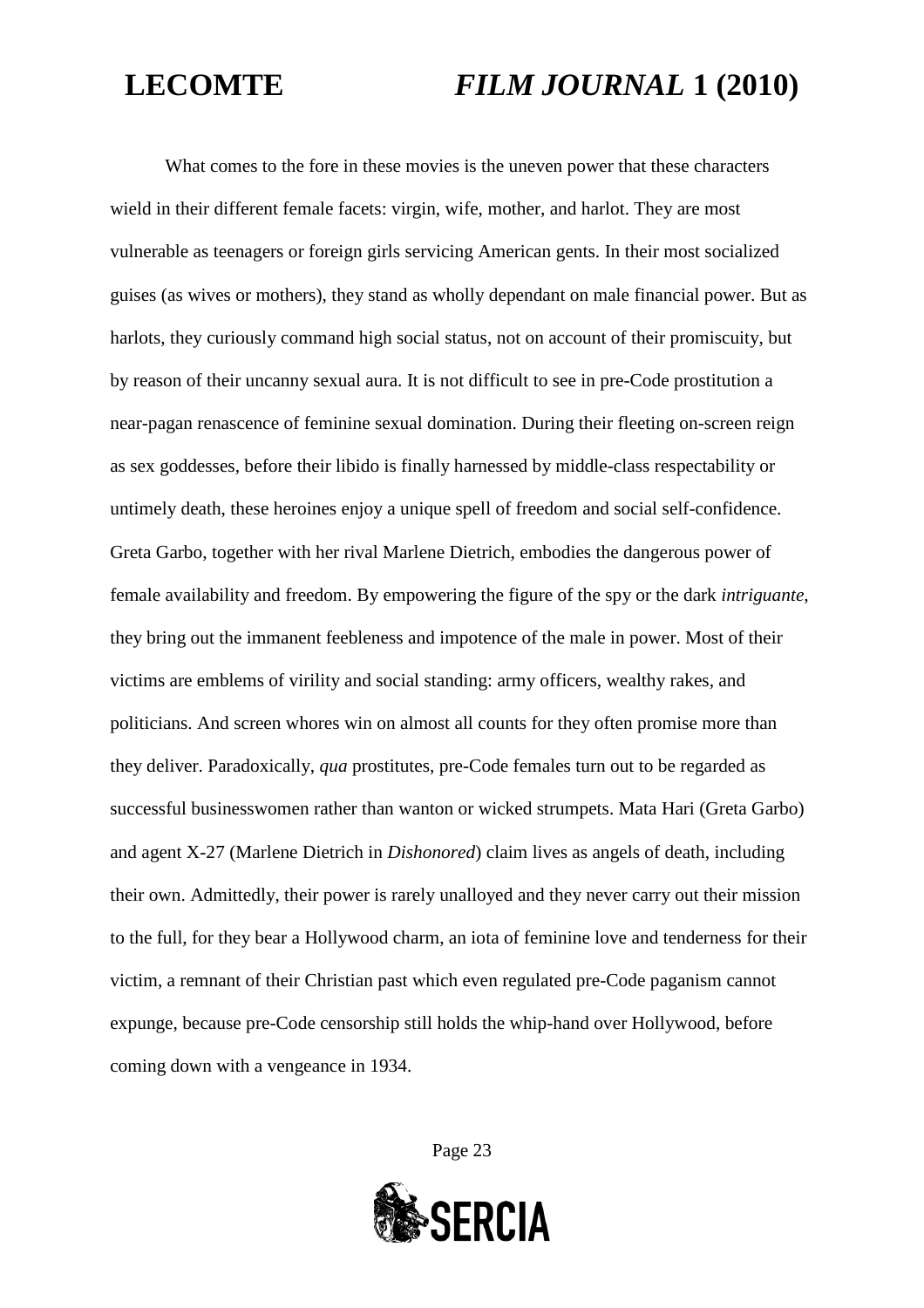However, we are more concerned here with their brief career as ruling women of low repute and high standing. Susan Lennox (Greta Garbo) barely escapes being raped by Jeb Mondstrum (Alan Hale), her drunken fiancé and finds solace in the arms of Rodney Spencer (Clark Gable). Jeb returns to claim her and she flees in panic. Penniless, she works as a bellydancer in a travelling show where she is spotted by Rodney, who rashly assumes that she is a whore and spurns her. She takes him at his word and becomes a high class tart preying upon the rich. Briefly, Susan Lennox behaves out of character and defies both her obnoxious lover and the upper-class set fascinated by her lower-class sexual charisma. Like the majority of pre-Code fallen women, she uses prostitution to hurt men as well as go up the social ladder or pay the rent. Thus, instead of indulging male viewers' fantasies, pre-Code movies frustrate them. Filmic harlots often symbolize cold, asexual avengers, inwardly raging against their masters, like amazons fighting men in a gender war. They prefigure the film noir females of the nineteen forties. They yield nothing and keep lechers at arms' length. As a result, wives and lovers appear far more sensual. In a reversal of social values, females cross class and gender boundaries and achieve gendered and social equality not through promiscuity but through controlled sex. Wives and unmarried girls are invariably women in love and in lust. Prostitutes fall out of love and pour contempt on anything that smacks of tenderness and sex. All pre-Code female characters go through various stages of womankind (daughter, fiancée, wife, divorcee, untied libertine or harlot) but they never indulge in a Hollywood kiss in their harlot guise. It seems that on-screen prostitution served as a catharsis for depression female viewers who may have briefly identified with women controlling sex.

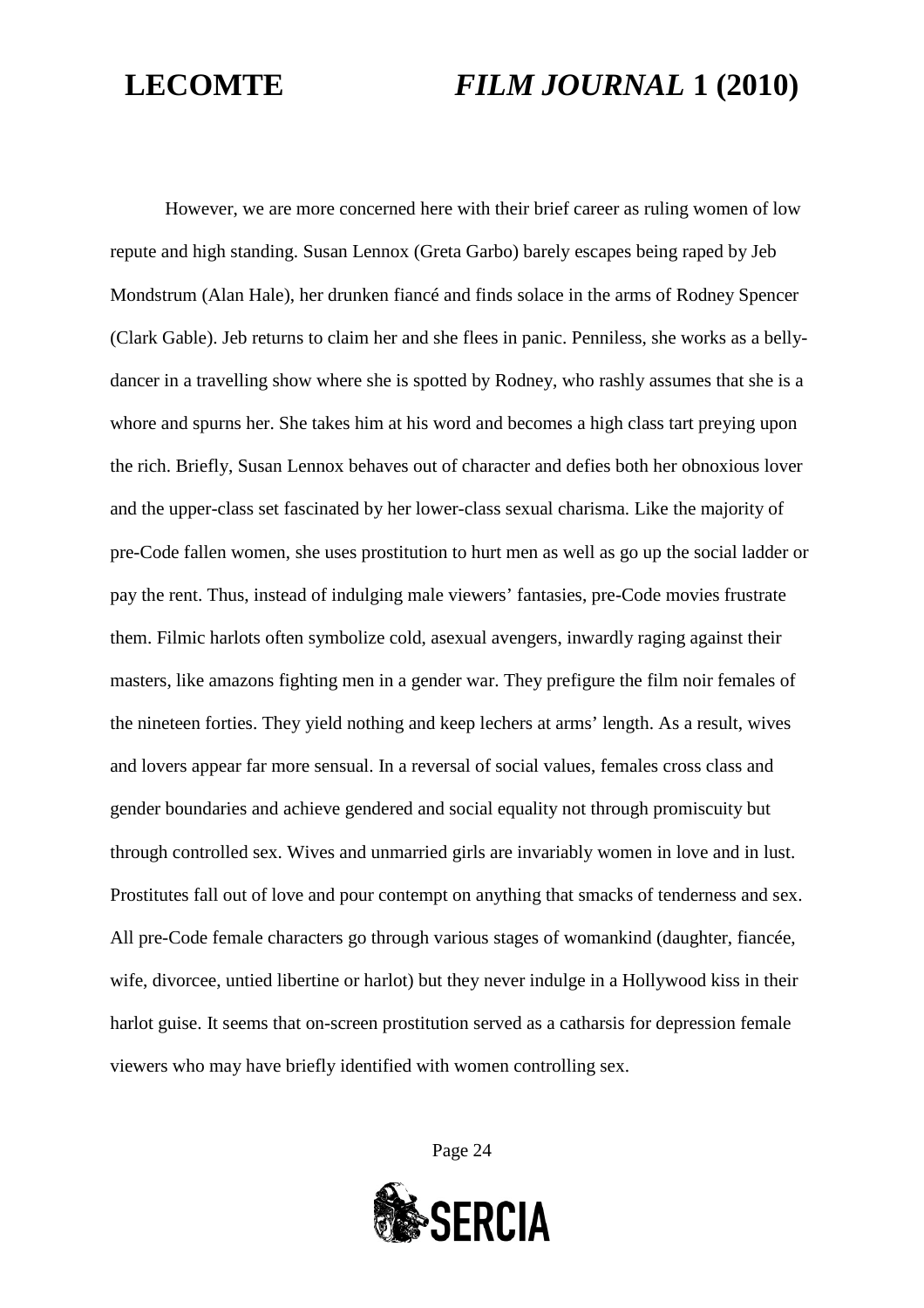**Body and language control: the resocialization of the American pre-Code woman** When we draw the threads of the prostitute's adventures in Hollywood-land, one concept comes to the fore. After being victimized as a social being in the roles of foreign ingénue, innocent daughter, or neglected wife, the movie persona metamorphoses into a new woman. She then divests herself of her traditional sexual and social attributes and evolves in a space where gender and class barriers are broken down. Nearly all fallen woman films work along these lines. The cinematic space peopled by the "new fallen women" of depression America consists of sideshows, fancy-dress balls, exotic islands, war zones, namely metaphors for resocialized spaces. There, the fabric of American society loses its socio-political texture. In *Safe in Hell*, for example, the set of fugitives lusting after Gilda (Dorothy MacKail) represents different rungs of the social ladder. On the island, they are equals, driven by the same carnal desire in the race for the only white woman on the island. Another social structure is delineated. Men, reduced to their bare animality, serve under the double sexual and financial domination of two American women. Gilda holds the upper sexual hand and Leonie (Nina Mae McKinney), the black hotel manager, has the financial whip hand over them. Thus, the two exponents of underdog womanhood in America, the Black woman and the working-class female, rule their former masters in a reversal of the slave/master relationship. Similarly, Blonde Venus bewitches politicians in a cabaret looking like a jungle scene. Often, underworld settings redistribute social roles and relationships in which the leading mobster, as the top dog, assumes subservience to the prostitute. As long as the new woman controls sex, she controls everything. Female control in pre-Code Hollywood is a hangover from the power

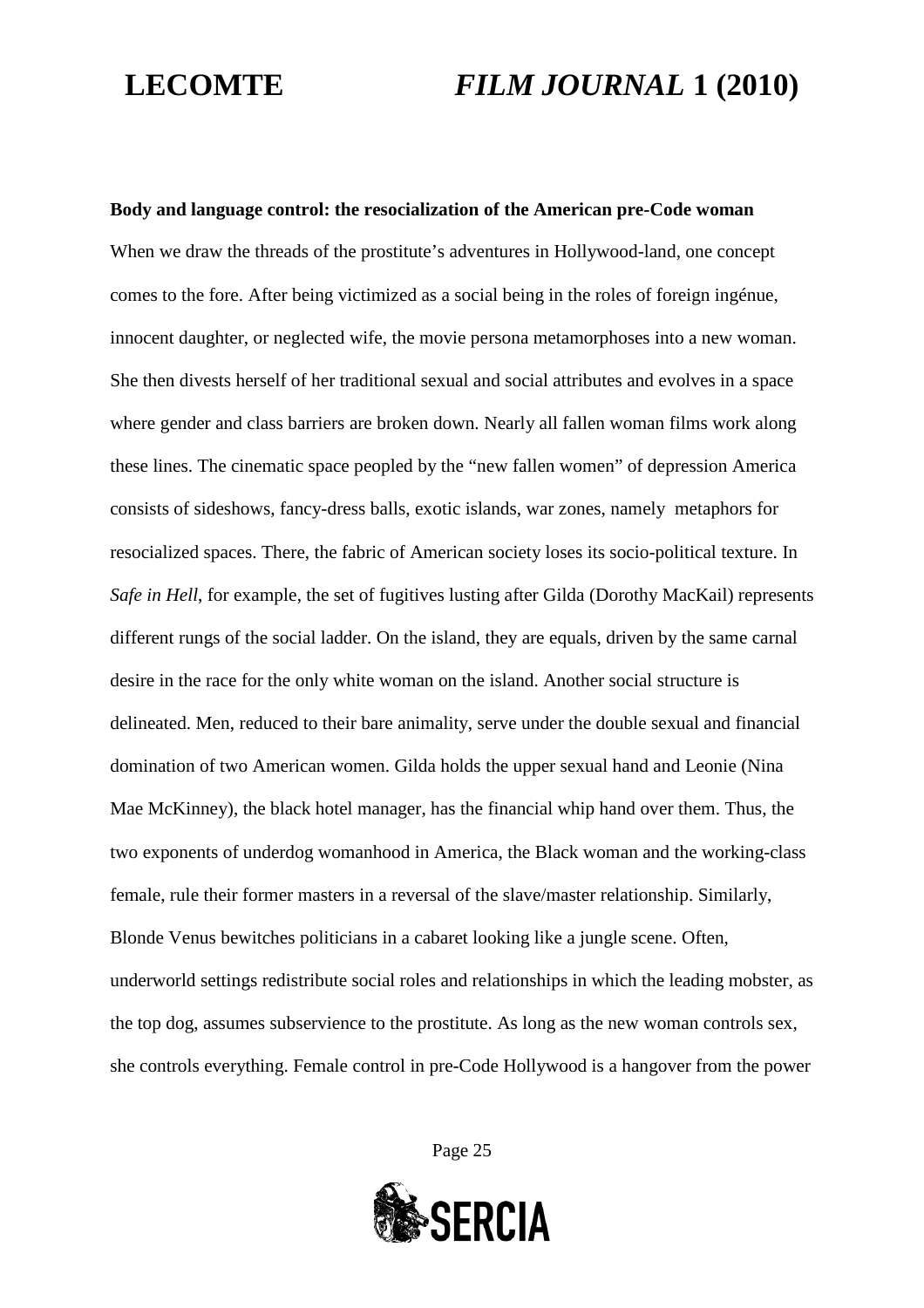structure prevalent in matriarchal communities. As noted before, the new prostitute's social domination is never allowed to last, for she falls back into the role of romantic lover assigned to her in the nineteenth century. She meets a middle-class man of her own age or her husband returns from a long trip. Love means absence of sex control and subservience to male libido; thereby the taming of the pre-Code prostitute is achieved. Remarkably enough, when she feels liberated from the Victorian ethics of love, the pre-Code woman is no longer bound to seduce the set type of lover boy. She can cast her net far and wide and catch varied prey such as elderly beaux (the old jewel thief in *The Sin of Madelon Claudet*), decrepit aristocrats (the old millionaire in *The Red-Headed Woman*), traitors (Colonel Von Hidau in *Dishonored*), nondescript passers-by (Lili Turner's hotel client), priesst (Reverend Davidson in *Rain*) and even her own rapist (Trigger in *The Story of Temple Drake*). Baby Face sets herself no limit and seduces the whole staff of a bank from ground floor to top floor, irrespective of age and status. At the outset, she sleeps with a brakeman, a doorman and a fat office boy (just to get an appointment) and later ends up in the old bank owner's bed. Pre-Code film hints that, if women had not been shackled by nineteenth-century female love ethics, they could rule the world.

In conclusion, the pre-Code prostitute, far from being the fallen woman or the lascivious harlot of Christian iconography, embodies a calculating woman in control of sex, in a social context whose rules have been recast to give her the edge over males. In contrast, wives and daughters, swayed by the groundswell of their uncontrolled desire, or motivated by the soppy love ethics of their forebears, appear to be the "real" whores of the early thirties Hollywood screen. From an even more surprising angle, prostitutes act as feminine agents of

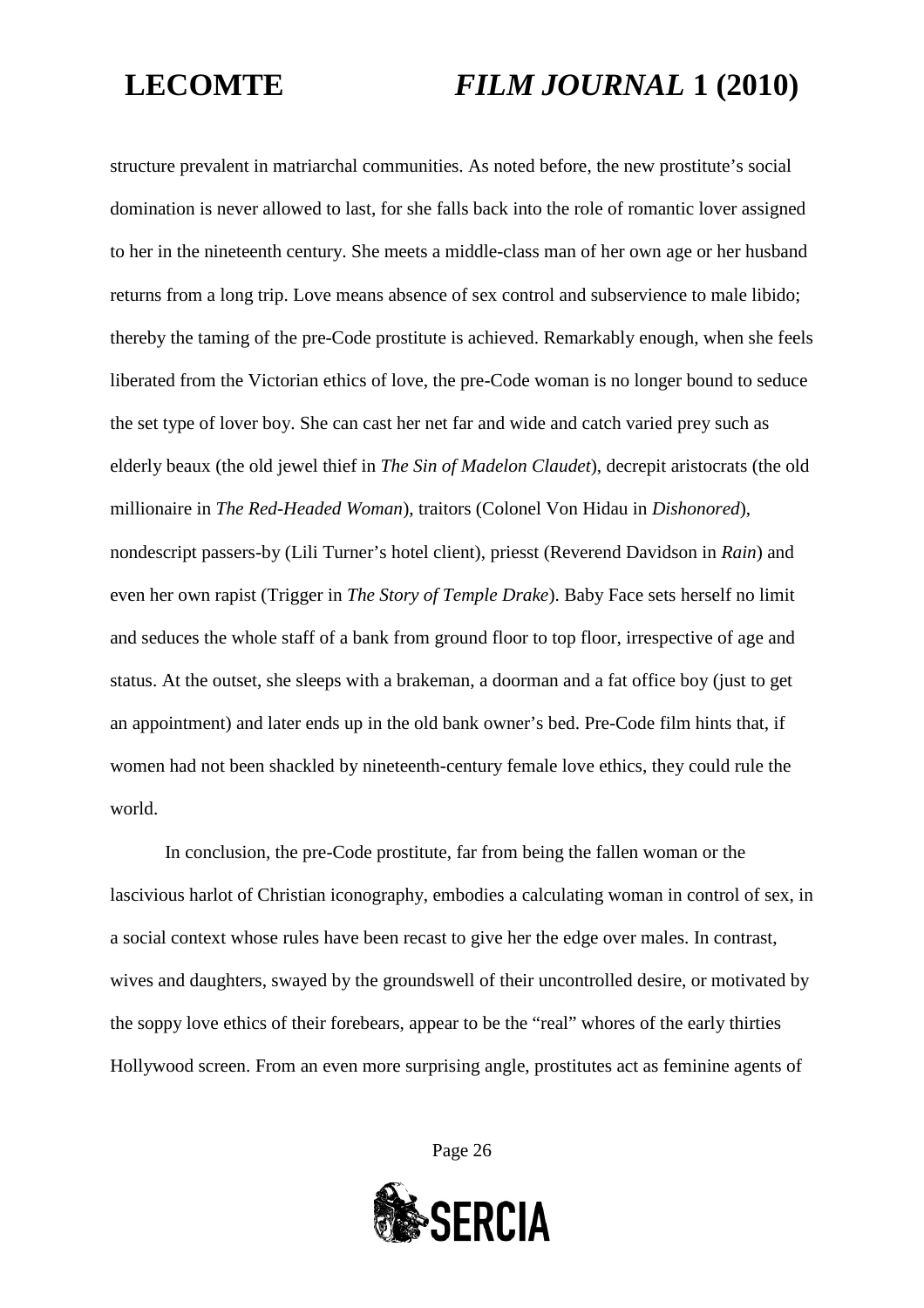order in a chaotic male world. This is felt mostly in war films, when female spies offer their bodies to undermine the enemy within, in religious films like *Rain*, where Sadie Thompson (Joan Crawford) soothes the excesses of Puritanism, or in underworld movies where ruthless gangsters mollify in the presence of their molls.

In a visual medium, it is easy to ignore what marks pre-Code borderline women off from other female personae on film. The form of this period benefits particularly from the power of the vocal track. Actresses who rose to prominence in the early thirties vibrate on the screen with their particular vocal imprint. Bette Davis, Katherine Hepburn, Joan Crawford, Kay Francis, Barbara Stanwyck, Sylvia Sidney, Margaret Sullivan, Loretta Young, or Mae West often play articulate women, putting film dialogue on a war-like path.

### **Verbal figures of opposition and the avenging female**

"Midnight Mary" (Loretta Young) is on trial for the murder of her lover. While waiting in the clerk's office for the jury to return their verdict, she reminisces about her slow descent into hell, from child of the gutter, orphan, reform school inmate to street walker and gangster's moll. Throughout the story, Midnight Mary is clearly shown as a figure of victimized innocence, but like all her wronged counterparts, she rages inwardly.

The first shot of Mary serves as a trope for condemned womanhood. As the off-screen voice of the prosecutor is ranting about her criminal record, she is framed in a high-angle close up, her face hidden behind a *Cosmopolitan* magazine. The camera slowly tilts up to reveal her steady eyes looking up at her judge. She lowers her magazine and her calm,

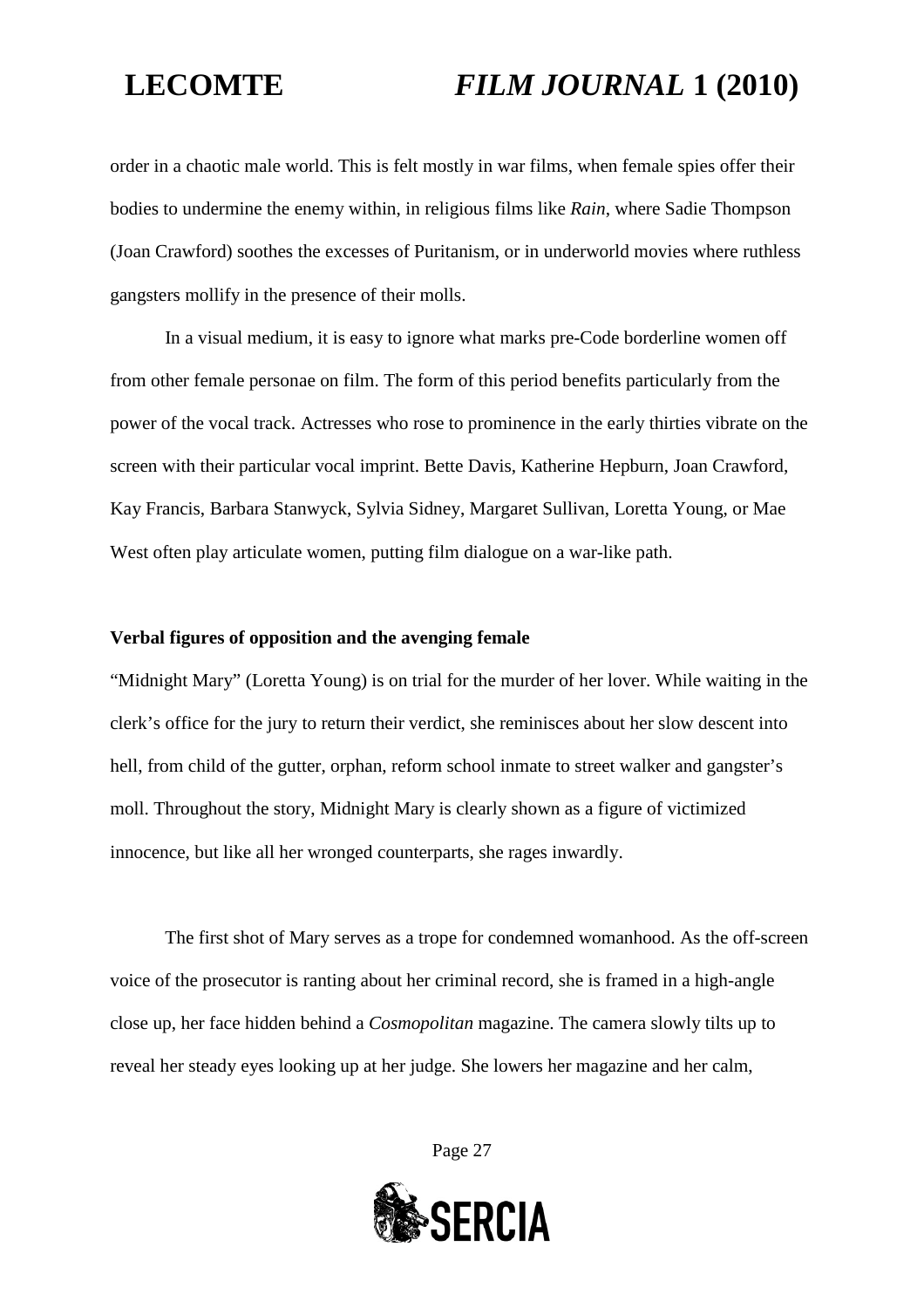unemotional face is briefly animated by a slight ironic smile playing about her lips. She slowly resumes her reading, indifferent to the litanies of accusations raining about her. This is a consistent point of view taken by William Wellman, who focuses on Mary's character as a critical reflector of the world around. The story is seen from her eyes – not focalized through her subjectivity – but felt and shot in close contact with her ideological presence. Later in the film, Wellman frames her in the same way when, as a young girl, she stands behind the desk of a judge in a juvenile court. We can only see her wide eyes looking in childish perplexity at the wagging finger of the law. She remains silent, as if dumb-struck by her fate.

A few years later, she has turned to street-walking, because "a girl has got to live," says her hooker friend and initiator. Wellman, in true pre-Code fashion, films her picking up men in cars and dark alleys, always silently submitting to their embrace, again like a quiet lamb to the slaughter. Another striking moment when she shows her customary mute resignation arises when her lover shapes his fingers in the form of a gun to warn her not to walk out on him: she sits motionless, speechless, "like silence on a monument." Why does innocent Mary consistently remain in hushed submission when the male finger of accusation points at her? Is she resigned to her fate of martyred innocence? Is her life a kind of feminine kenosis? In fact, Mary opposes a Bartleby-like passive resistance that is more minatory than outspoken defiance. Her silence is a figure of opposition, not to male domination but to the female image of the Jazz Age woman or the New Woman of the twenties whose liberated womanhood often takes the form of bodily activity (not to say agitation) and outspoken wit. The same could be said of Lily Powers who lies, deceives, seduces, and despises men. Her dialogue lines are possibly the most interesting to study, along with Mae West's and Jean

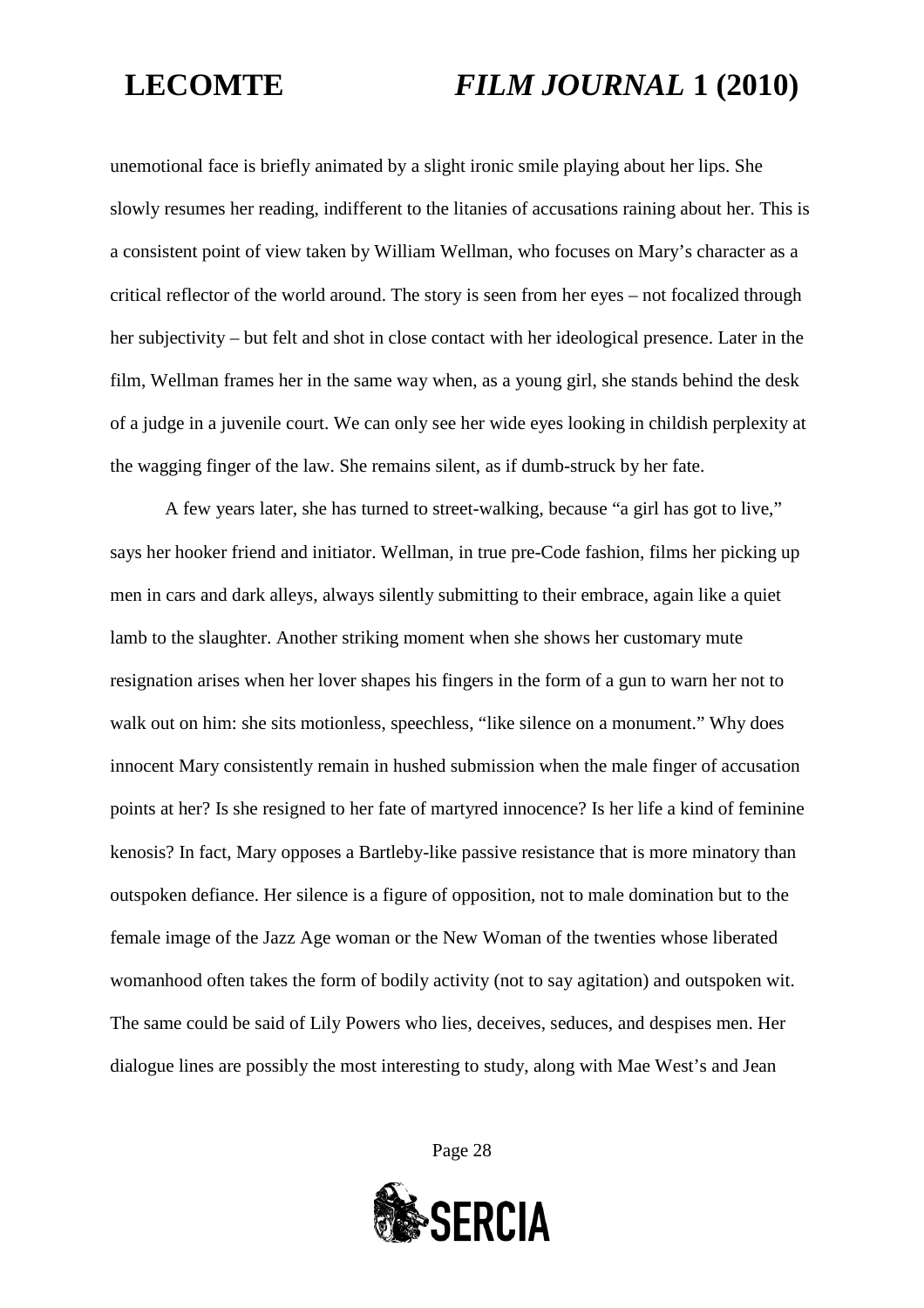Harlow's figures of irony and opposition. These female characters defy the idealized woman, screened in the twenties as a free soul, a sensual and garrulous body. Their tongues fire bullets while their bodies trap the unwary. Their discourse relays their dislike of motherhood, family life, love for a husband, or marital sex.

The prostitute of depression Hollywood is anything but an "It girl" who splashes her feminine vitality on the screen for the benefit of viewers. Prostitution and borderline womanhood represent a feminine paradox, a figure of complete bodily and verbal restraint, a metaphor for anti-femaleness. In semiotic terms, the cinematic image of the pre-Code Hollywood prostitute assumes a double, paradoxical function. It designates an iconic and aesthetic substance of looseness, sensuality, submission, and vice and therefore appeals to the senses. But it also codes for its contrary, that is a symbolic representation of coldness, contempt for men, sexual frustration, and domination.

The representation of outcast lilies in the cinema of that period is a minefield of paradoxes. Furthermore, the images that give them cinematic lives hardly refer to women, male phantasms or even social constructs. They are ideas or abstractions converted into images. The antinomy, the figures of opposition or the mutability enshrined in the fallen woman suggest a concept of resilient womanhood, sacrificial motherhood, thwarting and thwarted sexuality, always rising from its ashes. Borne out of the chaotic world of the Great Depression, these fallen yet spirited Madonnas of the Plains fight against the tragic disintegration of America.

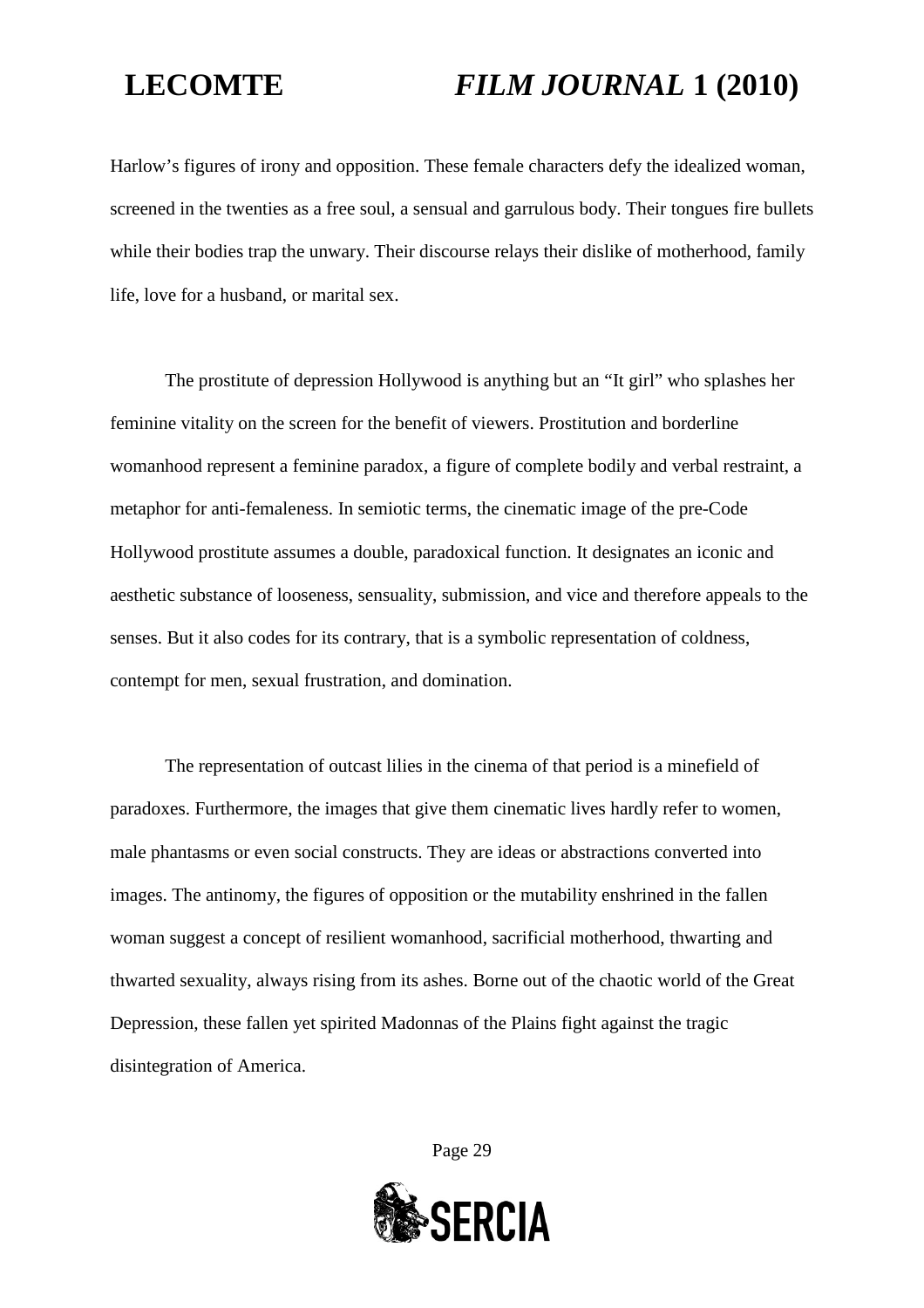### **Filmography**

- *Anna Christie* (Dir. Clarence Brown; performers: Greta Garbo, Charles Pickford; MGM, 1930)
- *Baby Face* (Dir. Alfred E. Green; performers: Barbara Stanwyck, George Brent: Warner Brothers, 1933)
- *Blonde Venus* (Dir. Joseph Von Sternberg ; performers: Marlene Dietrich, Herbert Marshall, Cary Grant: Paramount, 1932)

*Daybreak* (Dir. Jacques Feyder; performers: Helen Chandler, Ramon Navarro; MGM, 1931)

- *Dishonored* (Dir. Joseph Von Sternberg; performers: Marlene Dietrich, Victor Mclaglen; Paramount, 1931)
- *Employee's Entrance* (Dir. Roy Del Ruth; performers: Loretta Young, Warren William; Warner Brothers, 1933)
- *Frisco Jenny* (Dir. William Wellman; performers: Ruth Chatterton, Louis Calhern; First National, 1932)
- *Hallelujah!* (Dir. King Vidor; performers: Daniel L. Haynes, Nina May McKinney; MGM, 1929)
- *Hello Sister* (Dir. Eric Von Stroheim and Leonard Spigelgass; performers: James Dunn, Boots Mallory, ZaSu Pitts, Minna Gombell; Fox, 1933)

*I'm No Angel* (Dir. Wesley Ruggles; performers: Mae West, Cary Grant; Paramount, 1933)

*Ladies of Leisure* (Dir. Frank Capra; performers: Barbara Stanwyck, Ralph Graves;

Columbia, 1930)

*Lilly Turner* (Dir. William Wellman; performers: Ruth Chatterton, George Brent; First National, 1933)

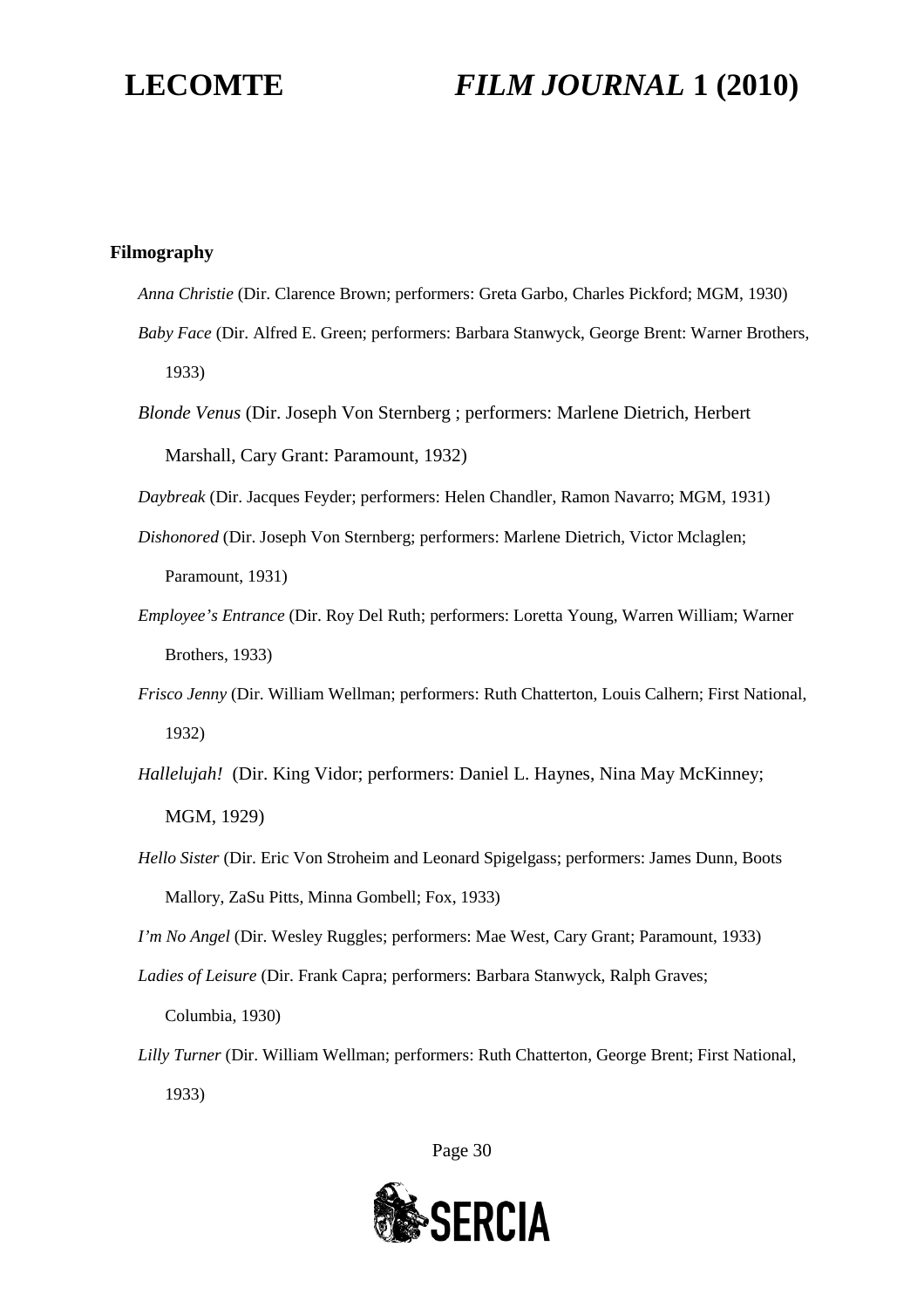*Madame Satan* (Dir. Cecil B. DeMille; performers: Kay Johnson, Lilian Roth; Paramount, 1930) *Madame X* (Dir. L. Barrymore; performers: Ruth Chatterton, Lewis Stone; MGM 1929) *Mata Hari* (Dir. George Fitzmaurice; performers: Greta Garbo, Ramon Navarro; MGM, 1931) *Midnight Mary* (Dir. William Wellman; performers: Loretta Young, Ricardo Cortez; MGM, 1933) *Morocco* (Dir. Josef Von Sternberg; performers: Marlene Dietrich, Gary Cooper; Paramount, 1930)

*Of Human Bondage* (Dir. John Cromwell; Performers: Bette Davis, Leslie Howard; RKO, 1934) *Rain* (Dir. Lewis Milestone; performers: Joan Crawford, Walter Huston; Paramount,

1932)

*Red-Headed Woman* (Dir. Jack Conway; performers: Jean Harlow, Chester Morris; MGM, 1932) *Safe in Hell* (Dir. William Wellman; performers: Dorothy MacKail, Donald Cook; First National, 1931)

*She Done Him Wrong* (Dir. Lowell Sherman; performers: Mae West, Cary Grant: Paramount, 1933)

*Susan Lennox* (Dir. Robert Z. Leonard; performers: Greta Garbo, Clark Gable; MGM, 1931) *The Office Wife* (Dir. Lloyd Bacon; performers: Dorothy Mackail, Joan Blondell; Warner Brothers,

1930)

*The Sin of Madelon Claudet* (Dir. Edgar Selwyn; performers: Helen Hayes, Lewis Stone; MGM, 1931)

*The Story of Temple Drake* (Dir. Stephen Roberts; performers: Myriam Hopkins, Jack La Rue; Paramount, 1932)

*The Strange Love of Molly Louvain* (Dir. Michael Curtiz; performers: Ann Dvorak, Lee Tracy; First National, 1932)

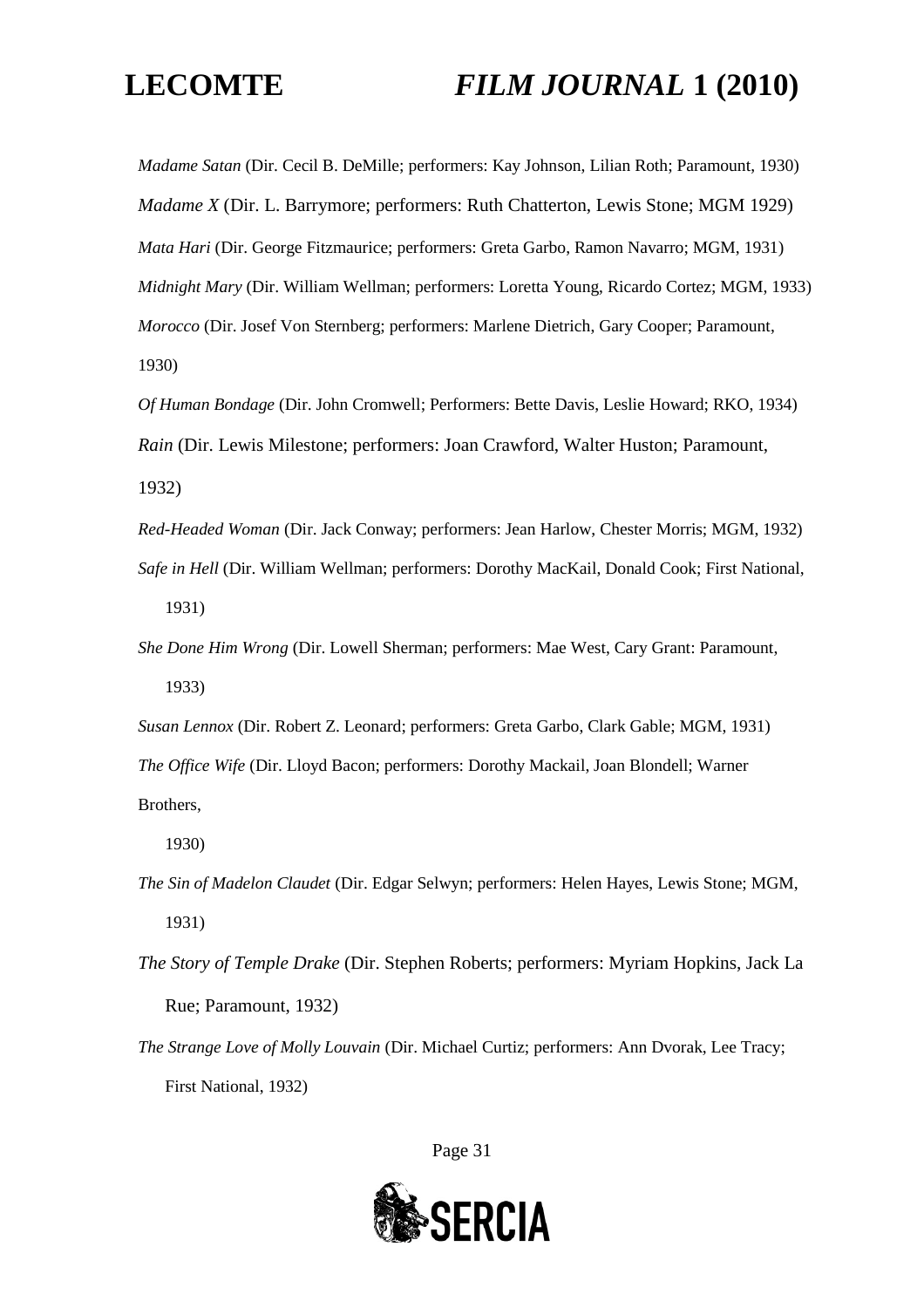- *Three on a Match*(Dir. Mervyn LeRoy; performers: Bette Davis, Ann Dvorak, Joan Blondell; First National, 1932)
- *Under Eighteen* (Dir. Archie Mayo; performers: Marian Marsh, Anita Page: Warner Brothers, 1931)
- *Union Depot* (Dir. Alfred E. Green; performers: Joan Blondell, Douglas Fairbanks, Jr.; First National, 1932)
- *The Yellow Ticket* (Dir. Raoul Walsh; performers: Elissa Landi, Laurence Olivier; Fox, 1931)
- *Waterloo Bridge* (Dir. James Whale; performers: Mae Clark, Douglass Montgomery: Universal,

1931)